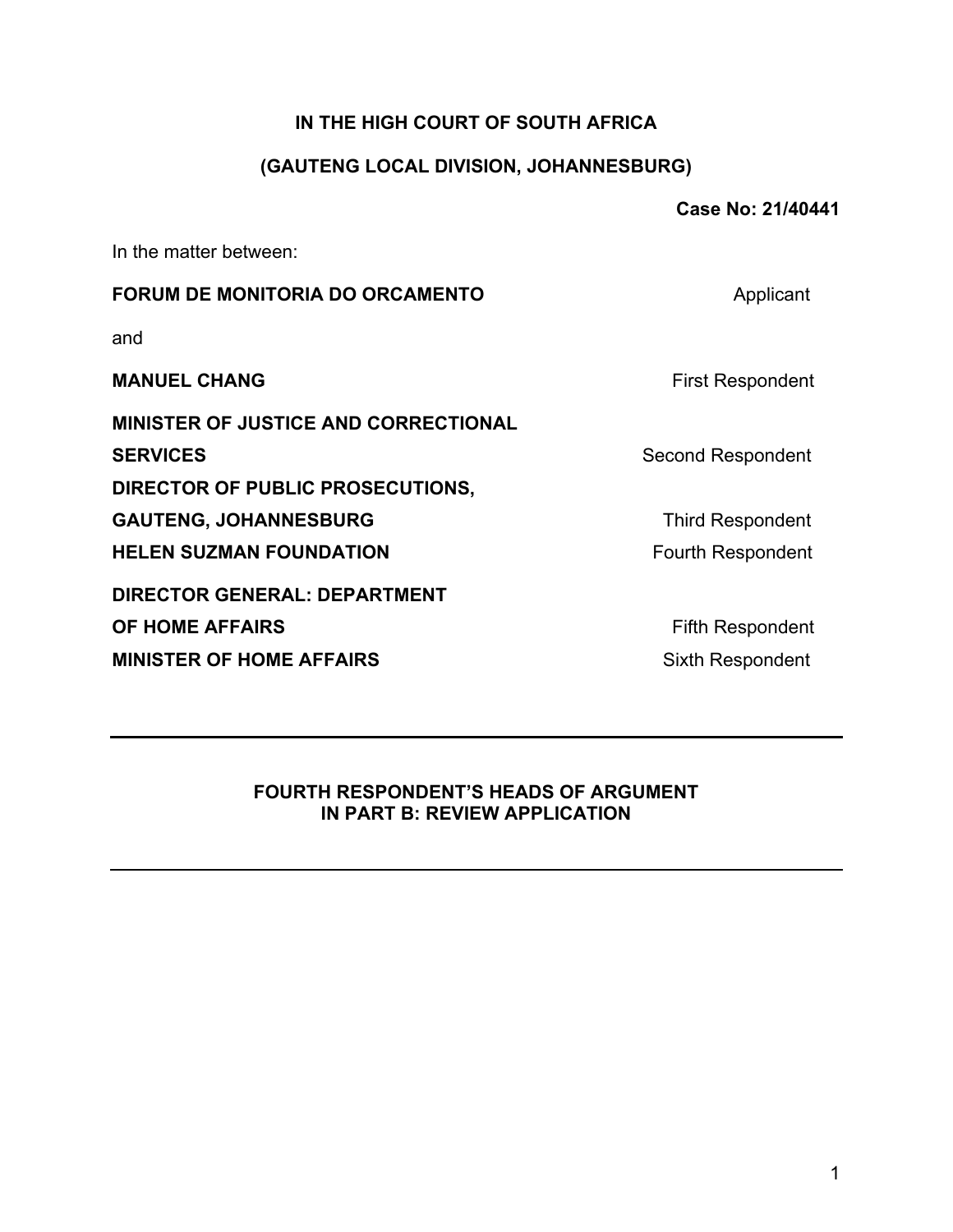### **A. INTRODUCTION AND HSF'S POSITION IN THE LITIGATION**

- 1 The applicant ("*FMO*") seeks relief that:
	- 1.1 The decision by the second respondent ("*Minister*") on or around 23 August 2021 to extradite the first respondent ("*Mr Chang*") to the Republic of Mozambique is declared to be inconsistent with the Constitution of the Republic of South Africa and invalid and set aside;
	- 1.2 The decision of the Minister is substituted with a decision that Mr Manuel Chang be surrendered and extradited to the United States of America to stand trial for his alleged offences.<sup>1</sup>
- 2 The fourth respondent, the Helen Suzman Foundation ("**HSF**") was cited by the applicant in this application because it participated in the 2019 proceedings as *amicus curiae*, and because it retains an interest in the relief sought in these proceedings.2
- 3 The HSF is a non-governmental organisation whose objectives are to defend the values that underpin our liberal constitutional democracy and to promote respect for the rule of law, constitutionality and human rights.<sup>3</sup>

<sup>1</sup> Applicant's Notice of motion, Part B, 01-03.

<sup>2</sup> HSF's explanatory affidavit, paragraphs 5-6, 06-248.

<sup>3</sup> HSF's explanatory affidavit, paragraph 2, 06-247.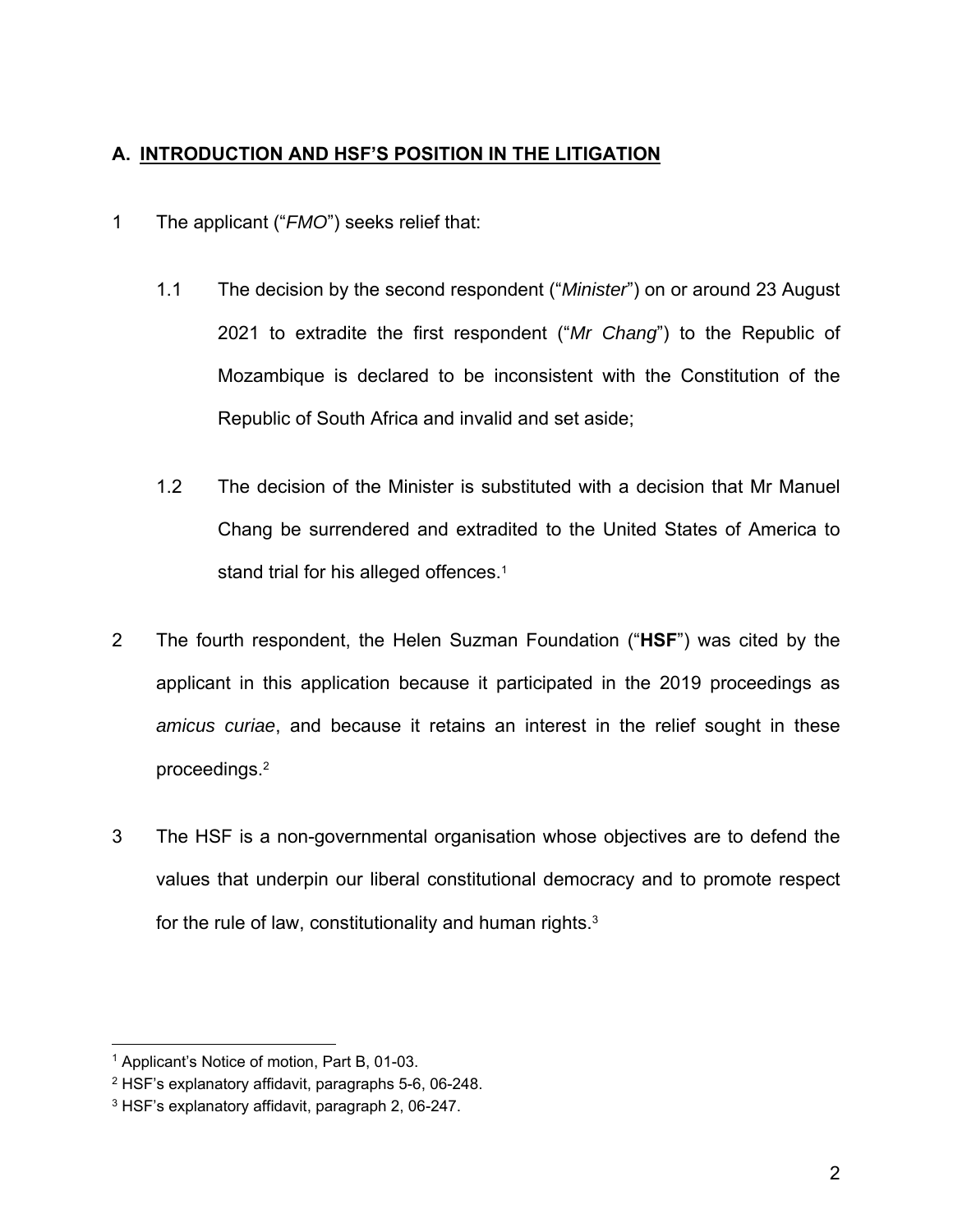- 4 The HSF abides the Court's decision and has delivered an explanatory affidavit to assist the Court.4 In these submissions, the HSF highlights four aspects under the rule of law which arise in this matter.
- 5 These are as follows:<sup>5</sup>
	- 5.1 That all exercises of public power are subject to judicial scrutiny and that the international law implications of the Minister's decision do not mean that this decision is shielded from the Court's oversight;
	- 5.2 That analysis of the record of decision and reasons reveals that Minister's decision fails to advance the rule of law, constitutionality and human rights on the dual basis that there is no reason to believe or stated belief that Mr Chang would be arrested in Mozambique; or that justice would be served by extraditing him to Mozambique instead of the United States;
	- 5.3 That the reasons for the Minister's decision must be located in the record and not in editorialised written reasons delivered after the record and which are not confirmed independently by the record;
	- 5.4 The Minister's decision overlooked or ignored the Department of Justice and Constitutional Development's own recommendation to extradite Mr Chang to the US, or unlawfully (and without rational basis) reversed it.

<sup>4</sup> HSF's explanatory affidavit, paragraph 8, 06-249. *Rinaldo Investments (Pty) Ltd v Minister of Public Works and Others* (D2213/2019) [2021] ZAKZDHC 16; [2021] 2 All SA 541 (KZD) (9 March 2021) para 96.

<sup>5</sup> HSF's explanatory affidavit, paragraph 10, 06-249.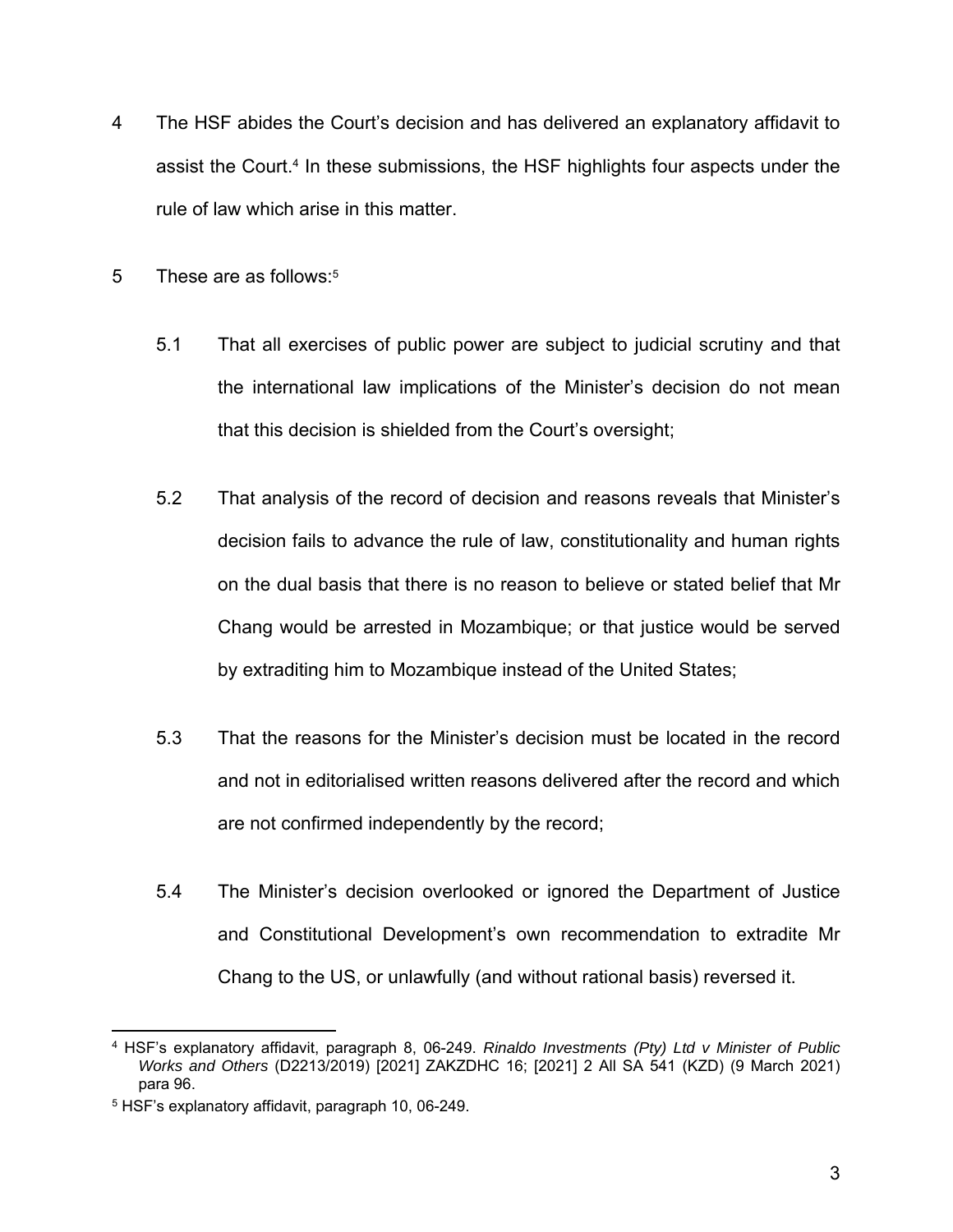6 We deal with these in turn.

# **B. ALL PUBLIC POWER SUBJECT TO OVERSIGHT BY THE COURT (INCLUDING THE MINISTER'S DECISION)**

# *Overview of South Arica's international and domestic framework for extradition decisions*

- 7 The South Africa has extradition agreements with both the US and Mozambique:
	- 7.1 The Extradition Treaty between South Africa and the United States, signed on 16 September 1999 and which entered into force on 25 June 2001; and
	- 7.2 The SADC Protocol on Extradition, which governs extradition between South Africa and Mozambique.
- 8 These extradition agreements create binding international obligations on South Africa.
- 9 In addition, extradition in South Africa is governed by the Extradition Act 67 of 1962, which domesticates and operationalises extradition agreements ratified by South Africa. The Extradition Act regulates the process for extradition from South Africa to another state. The process is divided into three phases:
	- 9.1 The administrative phase (in which a formal diplomatic request is made from one state to another, and the suspect is arrested);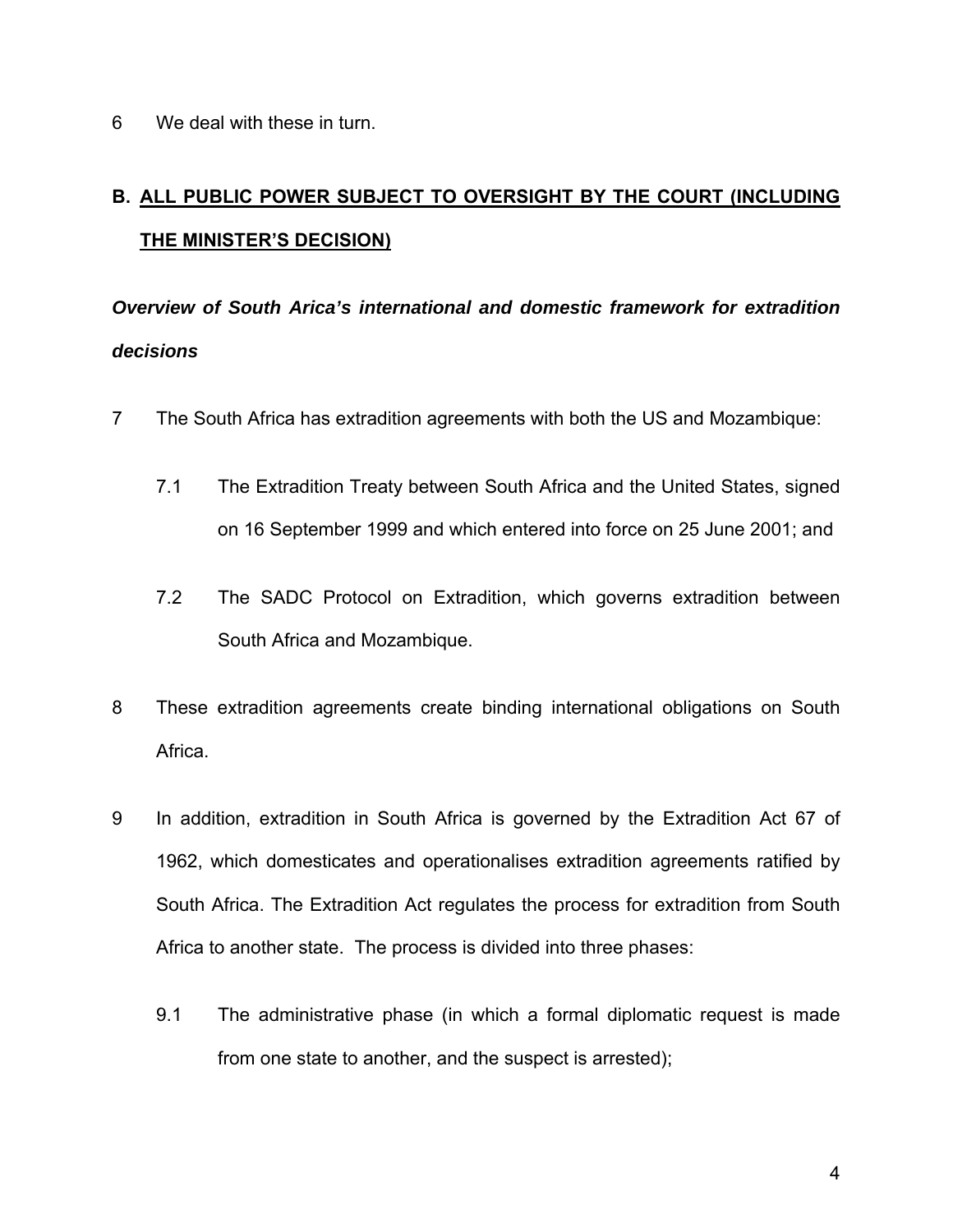- 9.2 The judicial phase (in which a magistrate conducts an extradition enquiry to determine whether the minimum legal requirements for extradition of the suspect are fulfilled); and
- 9.3 The executive phase (where the Justice Minister makes a determination under section 11 of the Act whether or not to surrender the person for extradition).
- 10 In assessing the review applications, which are primarily aimed at the executive phase of the decision-making process, the HSF wishes to highlight that even socalled "executive decisions" involving the field of international relations are subject to the Constitution and the rule of law and enjoy no immunity from the Courts.

### *The exercise of all public power subject to the Constitution*

- 11 All exercises of public power, including executive action, are subject to the Constitution and review by our courts.6
- 12 The Minister contends, in his answering affidavit, that the decision is polycentric and policy-laden and the court must show appropriate deference to the decision.<sup>7</sup>
- 13 The spectres of the separation of powers and deference relied upon by the second respondent are no reason for this Court not to consider and evaluate the exercise of public power that gave rise to the impugned decision for constitutional

<sup>6</sup> *Pharmaceutical Manufacturers Association of SA: In Re Ex Parte President of the Republic of South Africa* 2000 (2) SA 674 (CC) ("*Pharmaceutical Manufacturers*") at para 40.

<sup>7</sup> Minster's answering affidavit, para 7.2, 06-174.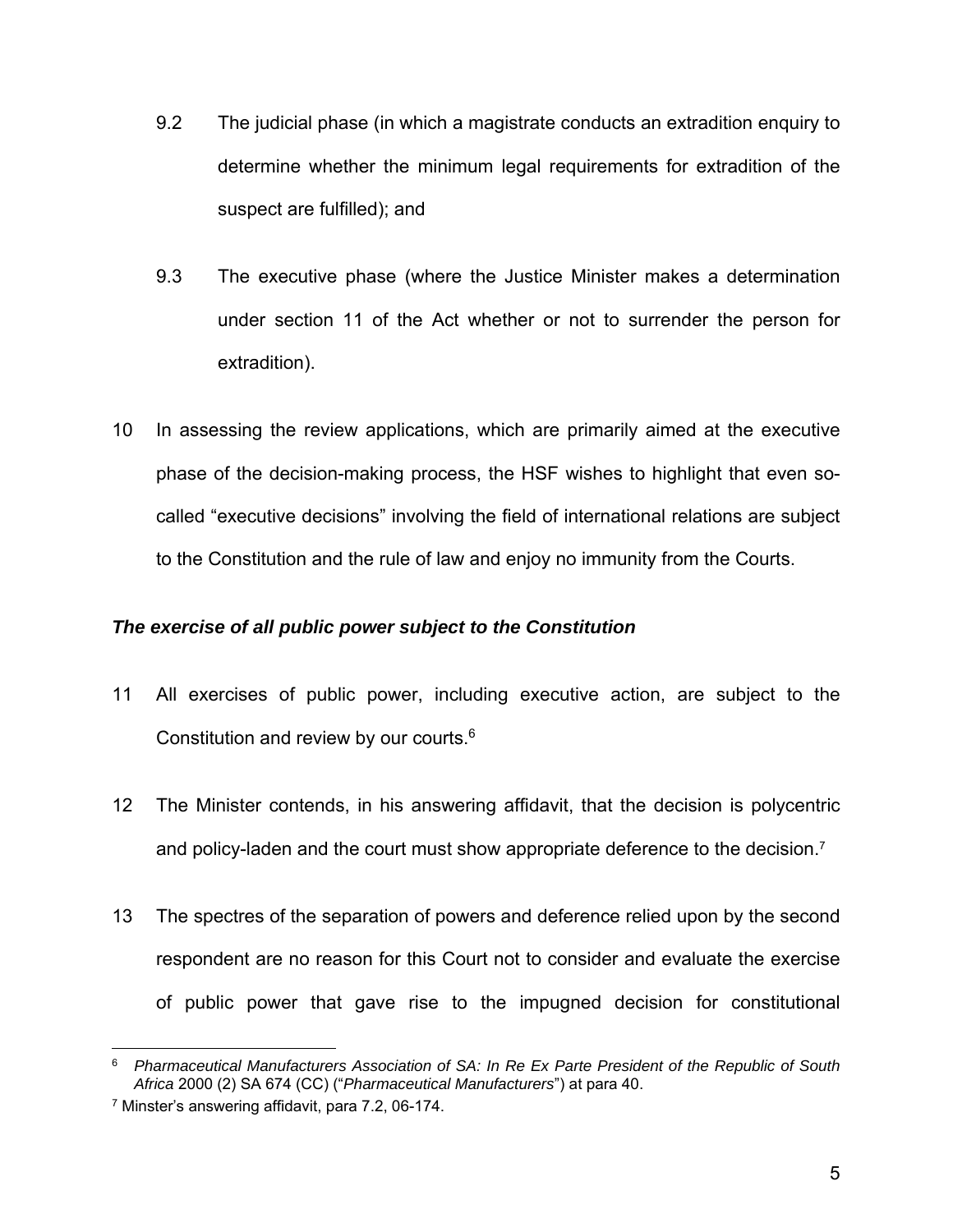compliance, and compliance with South Africa's international obligations.8 It is also not a question of deference – there can and should be no deference to an unlawful decision.

- 14 The Courts have not hesitated to set similar decisions and to hold the government to account under the Constitution and international law, notwithstanding that the decision which is at stake is one involving the executive sphere of government in its diplomatic relationship with other states, or on the international plane.
- 15 This is so particularly where the issue is one (as in this case) which relates to the lawfulness of a decision-maker's powers as judged against the standards of legality prescribed under the Constitution and under international law.
- 16 In *DA v Minister of International Relations and Co-operation* (the *Grace Mugabe* matter),<sup>9</sup> the Democratic Alliance launched a judicial review of the Minister of International Relations' granting of immunity to Ms Mugabe, wife of the then President of Zimbabwe, Robert Mugabe. The immunity had been granted to shield Ms Mugabe from prosecution for the alleged assault of a South African women, Mr Engle, in Johannesburg. The North Gauteng High Court (per Vally J) upheld the DA's challenge, holding that the Minister's decision to grant immunity to Ms Mugabe was contrary to customary international law and domestic legislation and finding that the Minister had "*committed an error of law*" which was

<sup>8</sup> HSF's explanatory affidavit, paragraph 11, 06-250.

<sup>9</sup> *Democratic Alliance v Minister of International Relations and Co-operation and Others* 2018 (6) SA 109 (GP)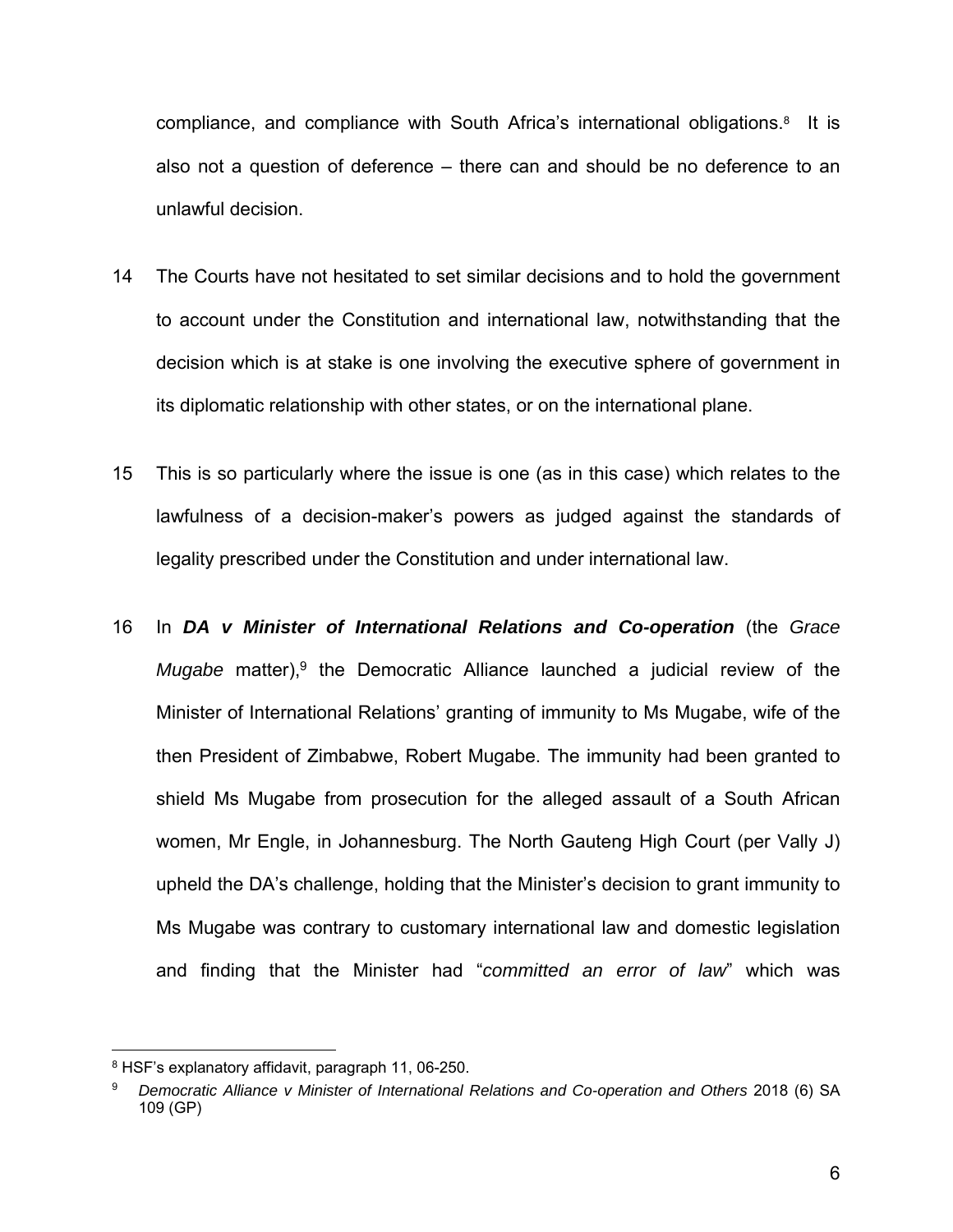"*fundamental and fatal*".10 The decision was reviewed and set aside under both the common law and PAJA.<sup>11</sup>

- 17 In *Minister of Justice and Constitutional Development v Southern Africa*  **Litigation Centre** (the *AI Bashir* matter),<sup>12</sup> the Southern Africa Litigation Centre challenged the failure of the South African Government to take steps to cause President Al Bashir of Sudan to be arrested when he attended the African Union (AU) Summit in June 2015 as unlawful and unconstitutional. The Government opposed the application on the basis that President Al Bashir enjoyed immunity from arrest as head of state and (before the High Court) because he had been granted "*temporary immunity*" under the hosting agreement for the AU Summit.
- 18 The Supreme Court of Appeal rejected the government's argument and held the government firmly to the Rome Statute, issuing a declaratory order that: "*the conduct of [the government] in failing to take steps to arrest and detain, for surrender to the International Criminal Court, the President of Sudan, Omar Hassan Ahmad Al Bashir… was inconsistent with South Africa's obligations in terms of the Rome Statute… and unlawful*".
- 19 In *Law Society of South Africa and Others v President of the Republic of South Africa and Others (***the** *SADC Tribunal* **matter***)*, 13 the Constitutional Court

<sup>10</sup> The *Grace Mugabe matter* at para [42].

<sup>11</sup> The *Grace Mugabe matter* at para [42].

<sup>&</sup>lt;sup>12</sup> Minister of Justice and Constitutional Development v Southern Africa Litigation Centre 2016 (3) SA 317 (SCA).

<sup>13</sup> *Law Society of South Africa and Others v President of the Republic of South Africa and Others* (CCT67/18) [2018] ZACC 51; 2019 (3) BCLR 329 (CC); 2019 (3) SA 30 (CC) (11 December 2018).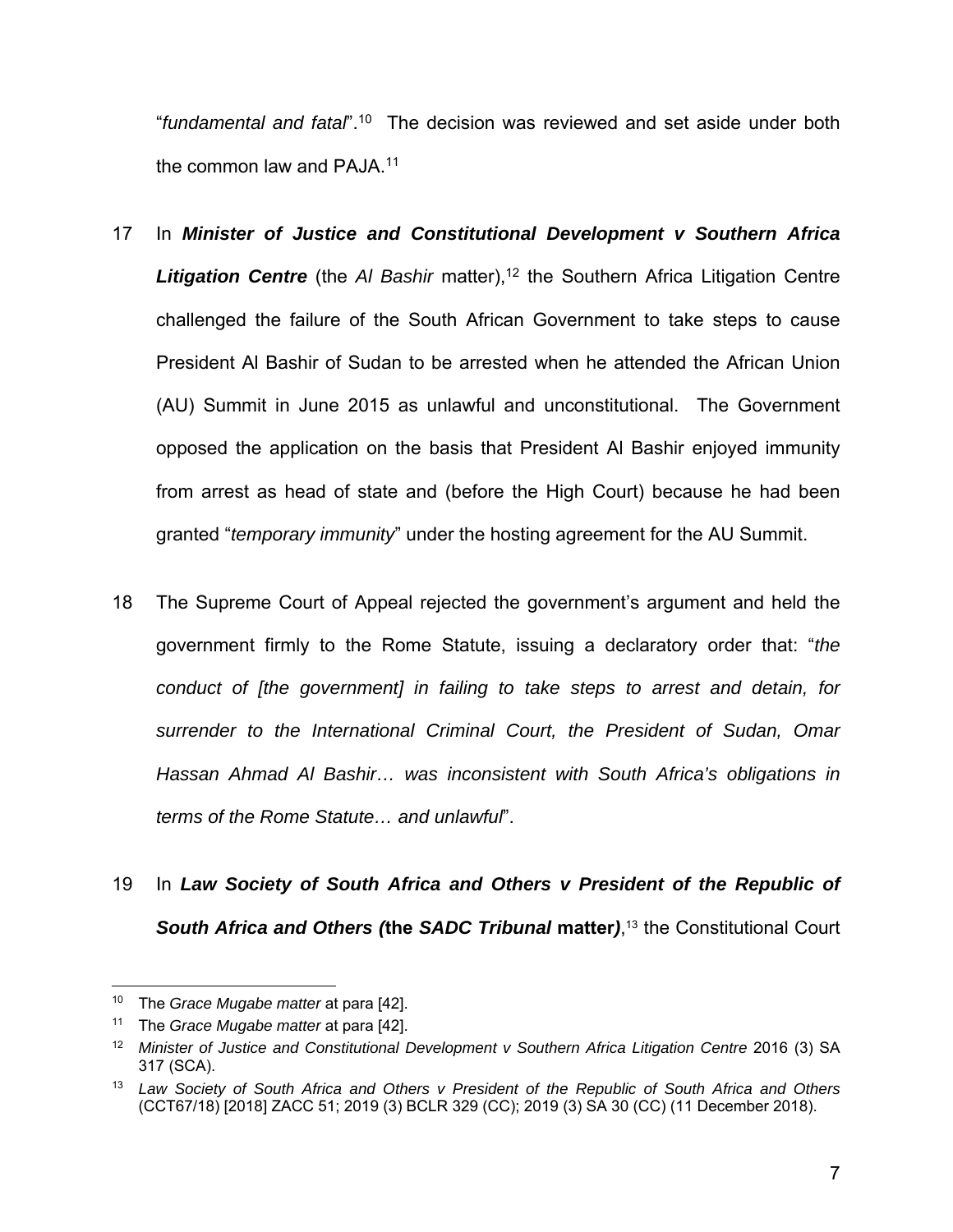found that the President's participation and the decision-making process and his decision to suspend the operations of the SADC Tribunal to be unconstitutional, unlawful and irrational. The relevant treaty had as one of its objectives the obligation to promote access to justice, democracy, human rights and the rule of law.**14** The relevant Protocol signed by the President took away a pre-existing right to access to the SADC Tribunal. The power to negotiate and sign the Protocol derived from section 231(1) of the Constitution. The question was thus whether section 231(1) read with the Bill of Rights and duly guided by a proper appreciation of the Constitution and binding international law, allowed the President to make the decision. The Court reiterated that the Constitution is our supreme law and any conduct inconsistent with it is invalid and falls to be set aside.**15** The President was ordered to withdraw his signature from the Protocol in question. In terms of the *SADC Tribunal* matter*,* decisions made in the international sphere by South African officials remain subject to and must be consistent with the Constitution. Such conduct is also subject to review on the grounds of rationality for the same reason. Importantly, the Court held that steps which undermine or take away from the values, principles and rights in the Constitution are impermissible and would be unlawful: "*it is constitutionally impermissible, as long as our Constitution and the Treaty remain unchanged, for the President to align herself with and sign a* 

Law Society para [67].

<sup>15</sup> *Law Society* para [72].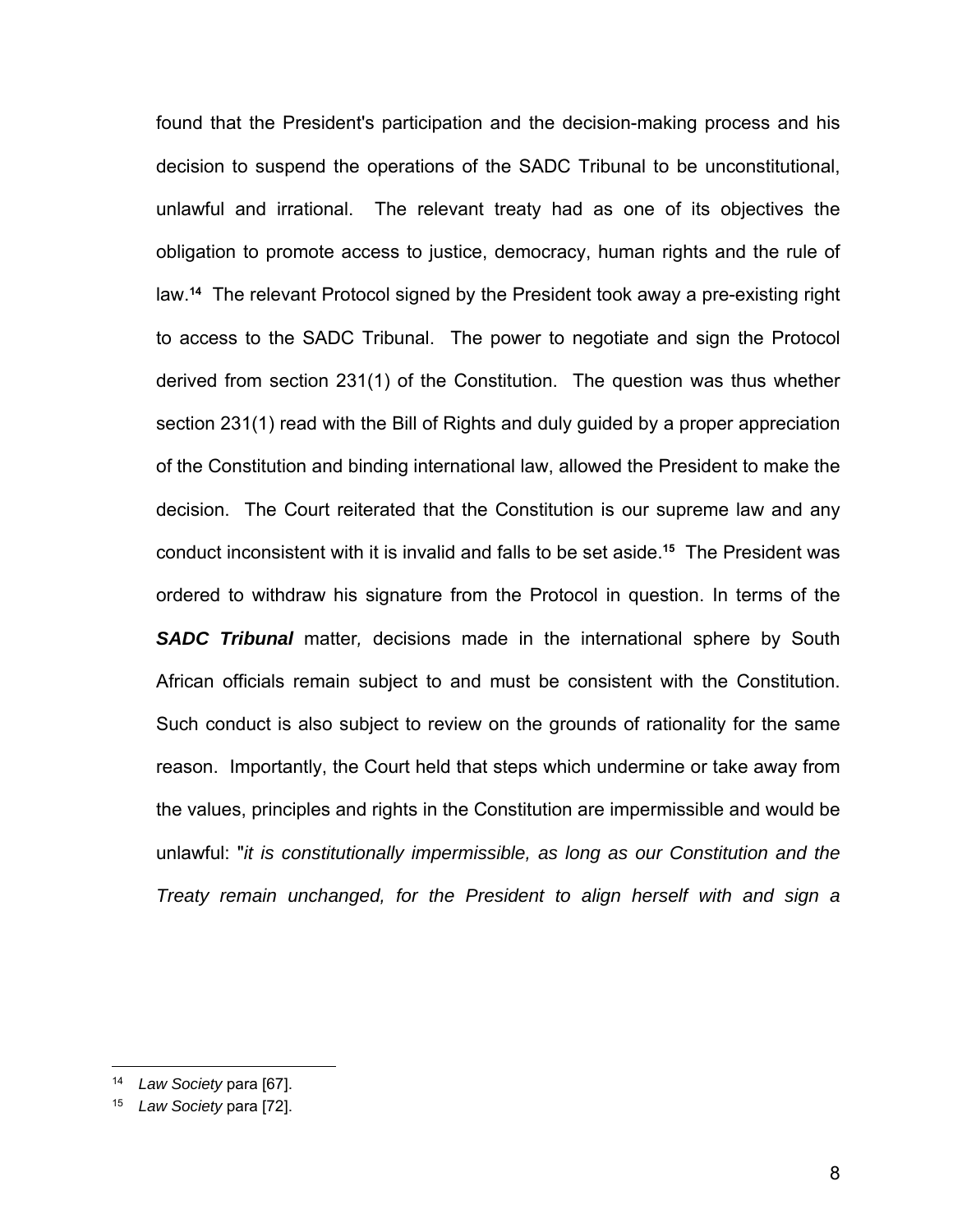*regressive international agreement that seeks to take away the citizens' right of access to justice at SADC level*".16

- 20 In *Commissioner of Police v Southern African Human Rights Litigation*  **Centre (the Torture Docket decision),<sup>17</sup> the South African authorities had taken** a decision not to investigate serious allegations of torture committed by Zimbabwean officials in Zimbabwe. Civil society groups successfully challenged the constitutionality of the police's decision not to investigate the allegations of torture. In its judgment, the Constitutional Court dismissed the defence that "*any investigation would be potentially harmful to South Africa – Zimbabwe relations on a political front*" arguing that these considerations were outweighed by the international law obligations upon South Africa.<sup>18</sup>
- 21 Similarly, in *DA v the Minister of International Relations*, the DA and various civil society organisations relied on both procedural and substantive grounds to argue that the government's depositing of an instrument of withdrawal from the International Criminal Court, with the UN Secretary General, was unconstitutional and invalid. The Court upheld the applicants' argument that the absence of parliamentary involvement and approval in the executive act of withdrawal rendered the act unlawful. The Court ordered the government to revoke the notice of withdrawal that South African had deposited with the UN.19

<sup>16</sup> *Law Society* para [82].

<sup>&</sup>lt;sup>17</sup> Commissioner of Police v Southern African Human Rights Litigation Centre 2015 (1) SA 315 (CC).

<sup>18</sup> *Torture Docket* decision at para 74.

<sup>19</sup> *DA v Minister of International Relations* 2018 (6) SA 109 (GP).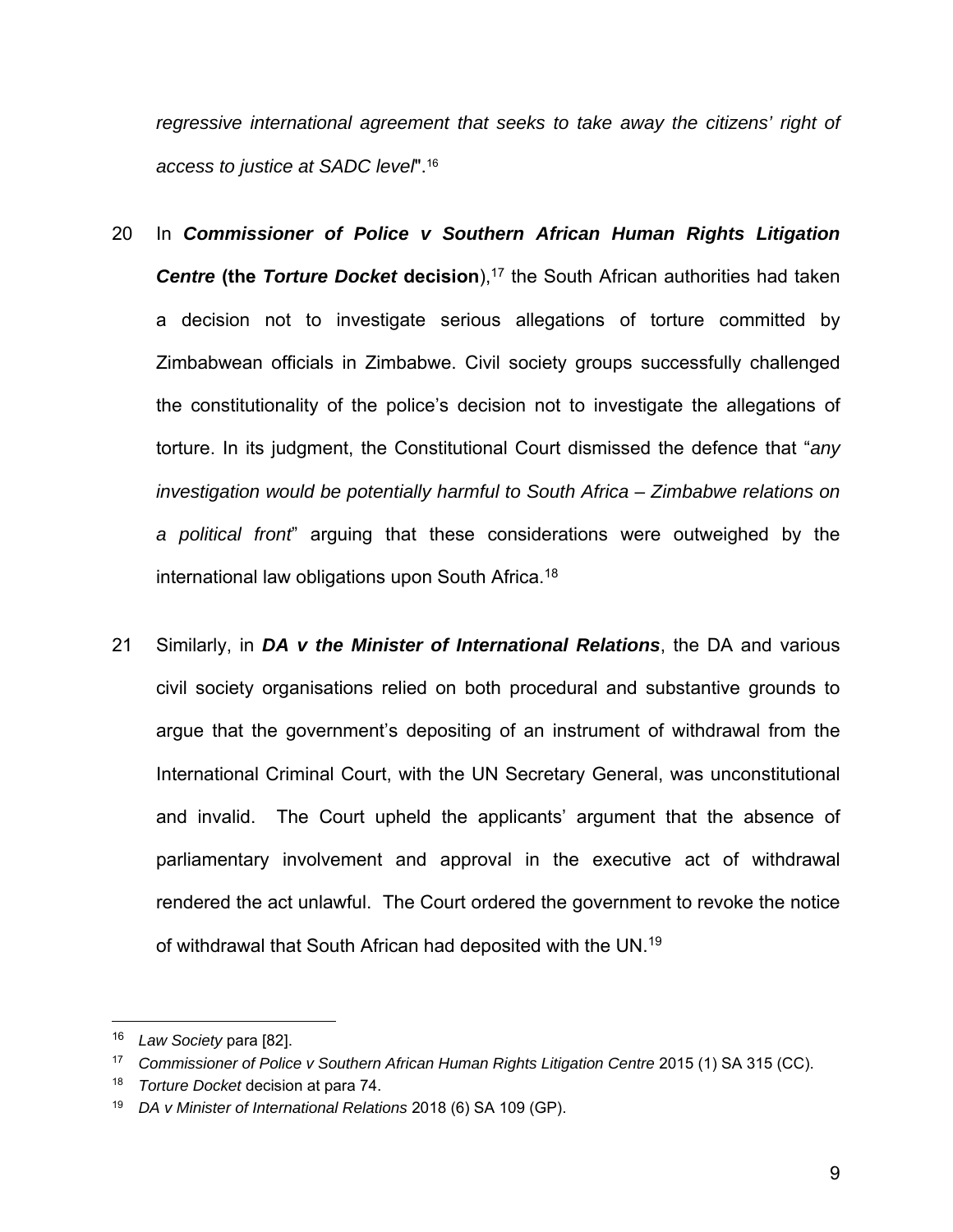- 22 In *Earthlife*<sup>20</sup> the court was called upon to determine whether the Minister of Energy's tabling of an intergovernmental agreement with Russia (the Russian IGA) before Parliament in terms of s 231(3) of the Constitution (which did not require Parliamentary approval), instead of s 231(2) (which did require such approval), was unconstitutional. The Russian IGA concerned the entering into of a cooperation treaty with Russia for the supply of nuclear energy, and involved the conduct of foreign sovereign states. The challenge brought by the applicants in *Earthlife* was against a domestic government respondent (the Minister of Energy) who had failed to comply with a domestic constitutional requirement (to table the Russian IGA before the South African Parliament under a specific section, which would have required Parliament's approval to make the agreement binding). If the Russian IGA had been tabled under the incorrect provision of the Constitution, s 172(1)*(a)* of the Constitution required the court to declare this unconstitutional. In *Earthlife*, the High Court set aside the government's tabling of the international agreement between Russia and South Africa in relation to nuclear procurement under section 231(3) of the Constitution (which would make the agreement binding without parliamentary approval), after carefully considering the content of the agreement, and determining that it made substantive commitments that could only be made binding with the approval of Parliament.<sup>21</sup>
- 23 The government argued that the Russian IGA was non-justiciable as it involved foreign relations and determining the true agreement between two states. The

<sup>&</sup>lt;sup>20</sup> *EarthLife Johannesburg & Another v Minister of Energy & Others* [2017] ZAWCHC 50; 2017 (5) SA 227 (WCC).

The Court held that such agreement had to be tabled under section 231(2) since it required parliamentary approval to be made binding.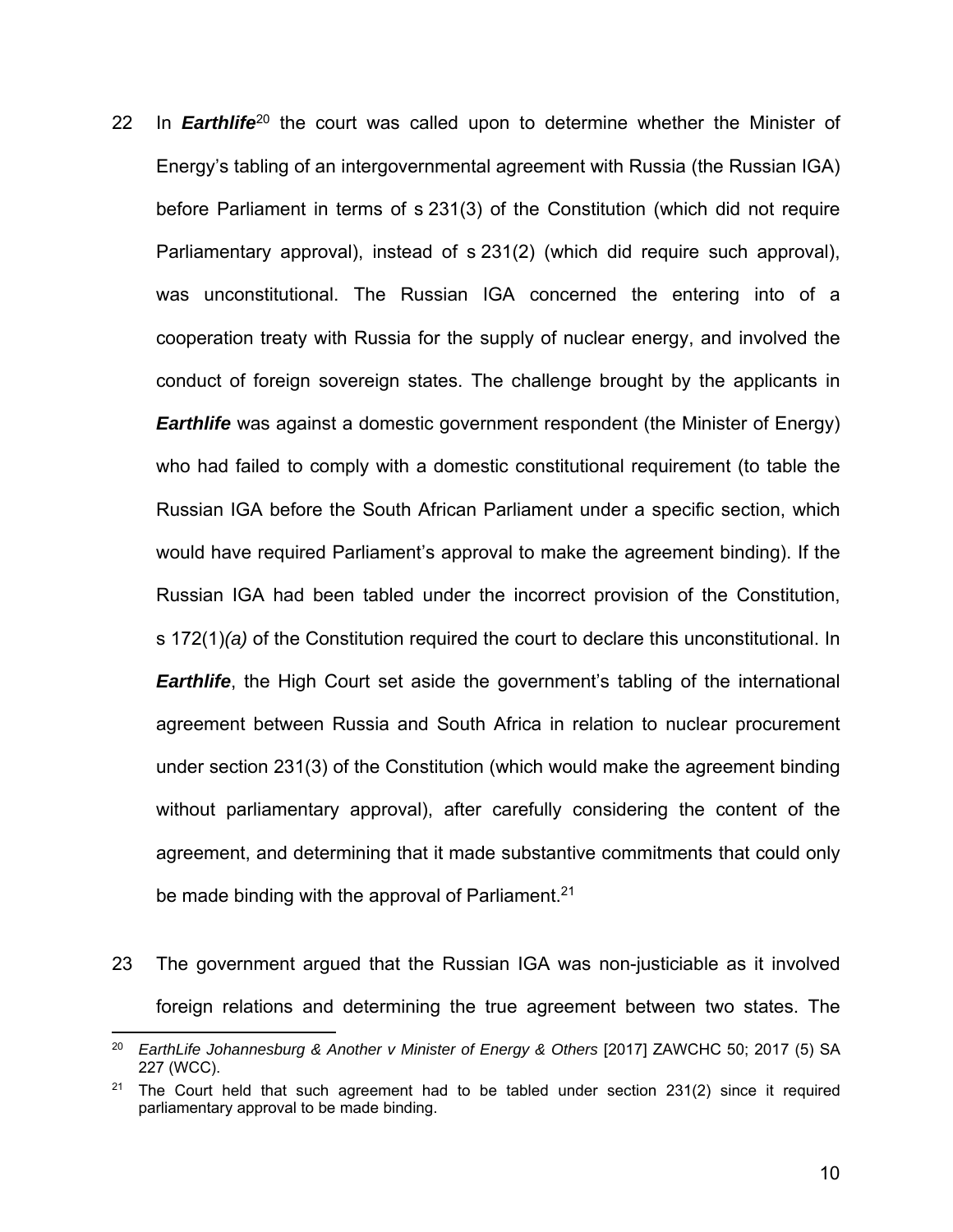Court accepted the applicants' arguments that the foreign relations concerns did not stand in the way of the Court considering and ruling on the domestic lawfulness of the South Africa Minister's actions in tabling the Russian IGA,<sup>22</sup> and set aside the IGA.

- 24 Finally, in the first round of this litigation ("**Chang I**"),<sup>23</sup> the Full Court reviewed and set aside the decision of the Minister to extradite Mr Chang to Mozambique. The HSF argued that, taking into account South Africa's constitutional and international law obligations, it was unlawful, irrational and unconstitutional for the former Minister to take the decision to extradite Mr Chang to Mozambique.
- 25 On 1 November 2019, the Full Court handed down its judgment. It held that the former Minister did not have the power to extradite Mr Chang to Mozambique and held that "*it would make no sense to extradite a person to a place where he cannot be prosecuted*." The Court therefore set aside the Minister's decision and remitted it to the current Minister for redetermination.

### *Heightened duty regarding scourge of corruption*

26 Moreover, the reason for or the subject matter of the extradition decision involves corruption, in terms of which South Africa has duties domestically and

<sup>22</sup> *Ibid* paras [101]–[105].

<sup>23</sup> *Chang v Minister of Justice and Correctional Services and Others; Forum de Monitoria do Orcamento v Chang and Others* (22157/2019; 24217/2019) [2019] ZAGPJHC 396; [2020] 1 All SA 747 (GJ); 2020 (2) SACR 70 (GJ) (1 November 2019).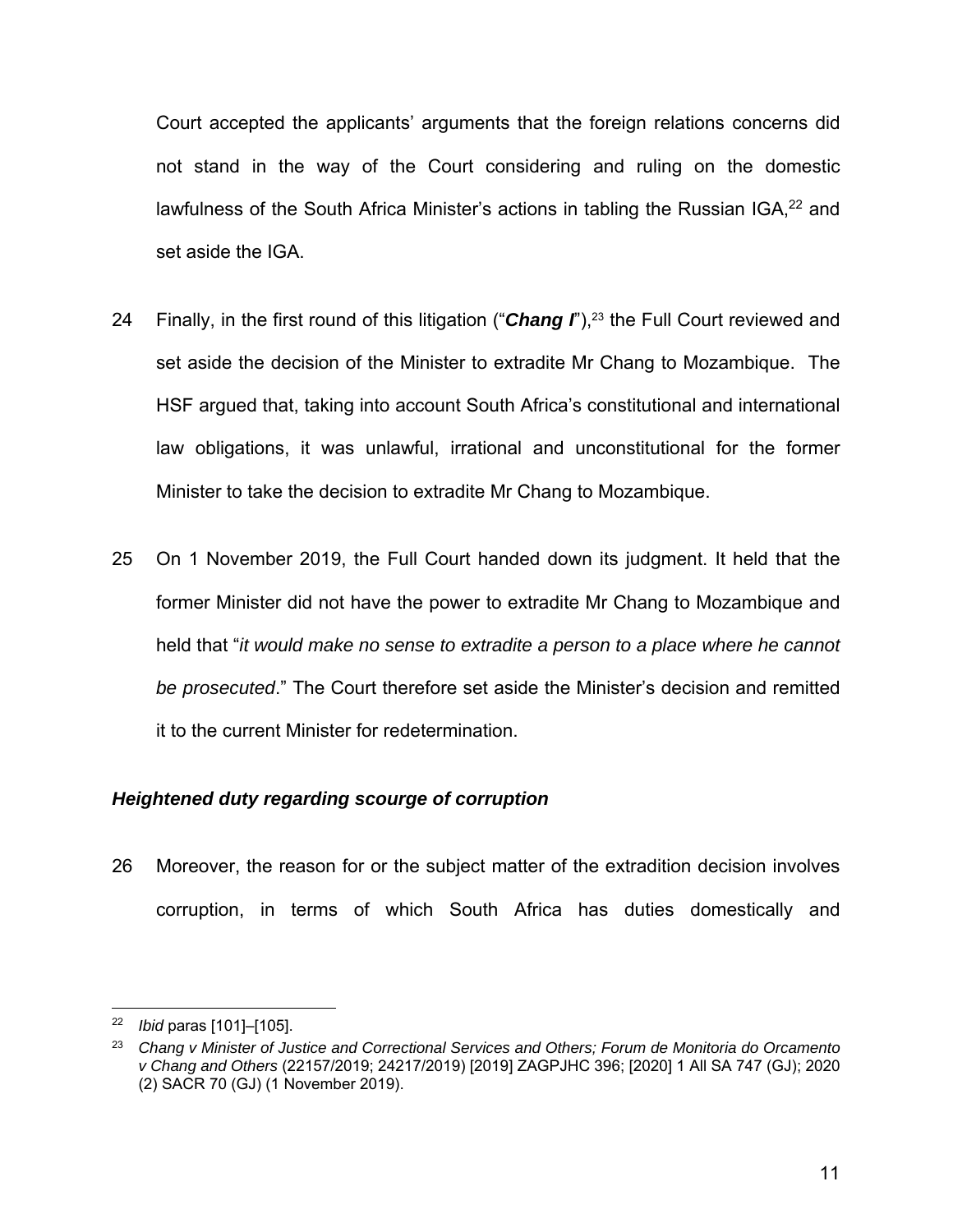internationally. There are particularised obligations for South Africa under the Prevention and Combating of Corrupt Activities Act, 2004 ("**PRECCA**").

- 27 The Preamble to PRECCA states that the Act seeks to provide for the strengthening of measures to prevent and combat corruption and corrupt activities and, specifically, to provide for extraterritorial jurisdiction in respect of the offence of corruption and offences relating to corrupt activities.
- 28 Section 35 of PRECCA provides that "*[e]ven if the act alleged to constitute an offence under this Act occurred outside the Republic, a court of the Republic shall, regardless of whether or not the act constitutes an offence at the place of its commission, have jurisdiction in respect of that offence if the person to be charged*". This jurisdiction applies, *inter alia*, to persons arrested in the territory of the Republic.
- 29 The Act thus seeks to place obligations on South Africa for the prosecution of corruption, even where the offence was committed outside the Republic. PRECCA recognises an international component to corruption and seeks to place greater duties on South Africa for its persecution. The importance of the prevention and combatting of corruption have been recognised in cases such as *Glenister II*. 24

<sup>24</sup> *Glenister v President of the Republic of South Africa and Others* (CCT 48/10) [2011] ZACC 6; 2011 (3) SA 347 (CC); 2011 (7) BCLR 651 (CC) (17 March 2011). See too *S v Shaik and Others* 2008 (5) SA 354 (CC) at para 72 where the Constitutional Court warned that corruption is "*antithetical to the founding values of our constitutional order*." Similarly, in *South African Association of Personal Injury Lawyers v Heath and* 2001 (1) SA 883 (CC) at para 4 the Constitutional Court held that— *"[c]orruption and maladministration are inconsistent with the rule of law and the fundamental values of our*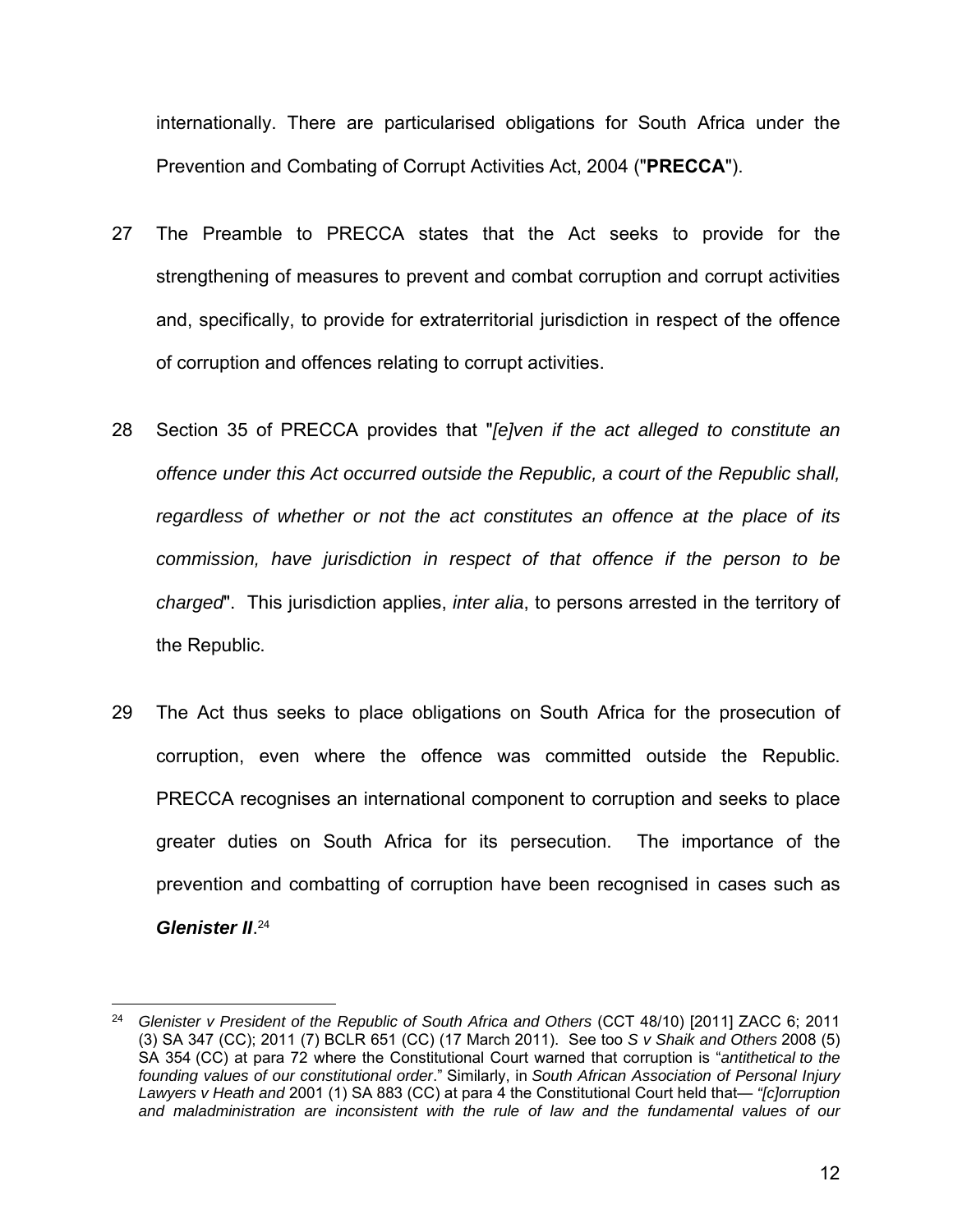- 30 Sought Africa's international commitments when it comes to investigating and prosecuting corruption are recognised in a number of international instruments.
- 31 Important international instruments regarding the international crime of corruption include the following:
	- 31.1 The UN Convention Against Corruption, to which South Africa is a party and which came into force in 2005. Under the UN Convention against Corruption, members are required to take steps to prevent corruption, criminalise corruption<sup>25</sup> and cooperate with other countries in the fight against corruption.26 The Convention requires state parties to promote active participation of individuals and groups, including civil society and community-based organisations in the prevention of and fight against corruption.27
	- 31.2 The AU Convention against Corruption was adopted in 2003 and came into force in 2005. South Africa ratified the Convention in 2004. The AU Convention imposes a number of positive provisions similar to the provisions in the UN Convention Against Corruption on its members. The AU Convention requires signatories to establish, maintain and strengthen

*Constitution. They undermine the constitutional commitment to human dignity, the achievement of equality and the advancement of human rights and freedoms. They are the antithesis of the open, accountable, democratic government required by the Constitution. If allowed to go unchecked and unpunished they will pose a serious threat to our democratic State*."

 $25$  Articles 5 and 6 of the UN Convention against Corruption.

 $26$  Chapter IV deals with "International Cooperation". See in particular Article 43 and 44 (dealing with extradition).

<sup>&</sup>lt;sup>27</sup> Article 13 of the UN Convention Against Corruption.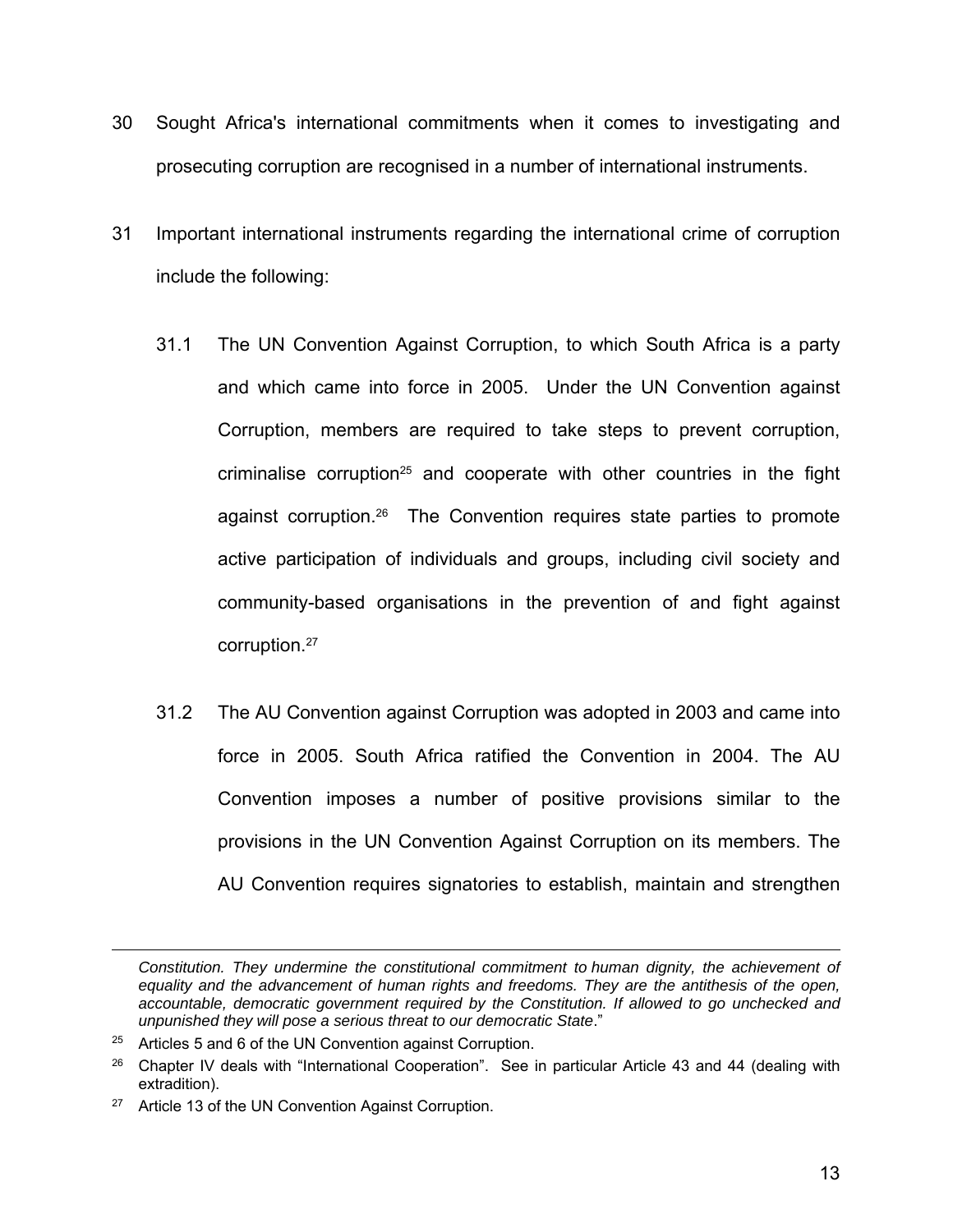independent, national anti-corruption authorities or agencies to take effective steps to combat corruption.28

- 31.3 The OECD Anti-Bribery Convention. South Africa is a non-member country of the OECD, but has adopted the OECD Anti-Bribery Convention to which it became a party in 2007. The Convention establishes legally binding standards to criminalise bribery of foreign public officials in international business transactions. Under the OECD Convention, parties are required to take measures to establish that it is a criminal offence under their own laws for any person to offer a foreign public official any pecuniary or other advantage in order to obtain an improper benefit in international business. Parties to the Convention are required to ensure that bribery of foreign public officials is punishable by effective, proportionate and dissuasive criminal sanctions.
- 31.4 The SADC Protocol Against Corruption (2001). The SADC Protocol against Corruption provides for the prevention, detection and punishment of corruption;<sup>29</sup> as well as for cooperation between states.<sup>30</sup> It covers corruption in both the public and private sectors. The Protocol recognises that demonstrable political will and leadership are

<sup>&</sup>lt;sup>28</sup> Article 5.3 of the AU Convention.

<sup>29</sup> Article 2 of the SADC Protocol.

<sup>&</sup>lt;sup>30</sup> Article 10 of the SADC Protocol: Article 9 deals with extradition.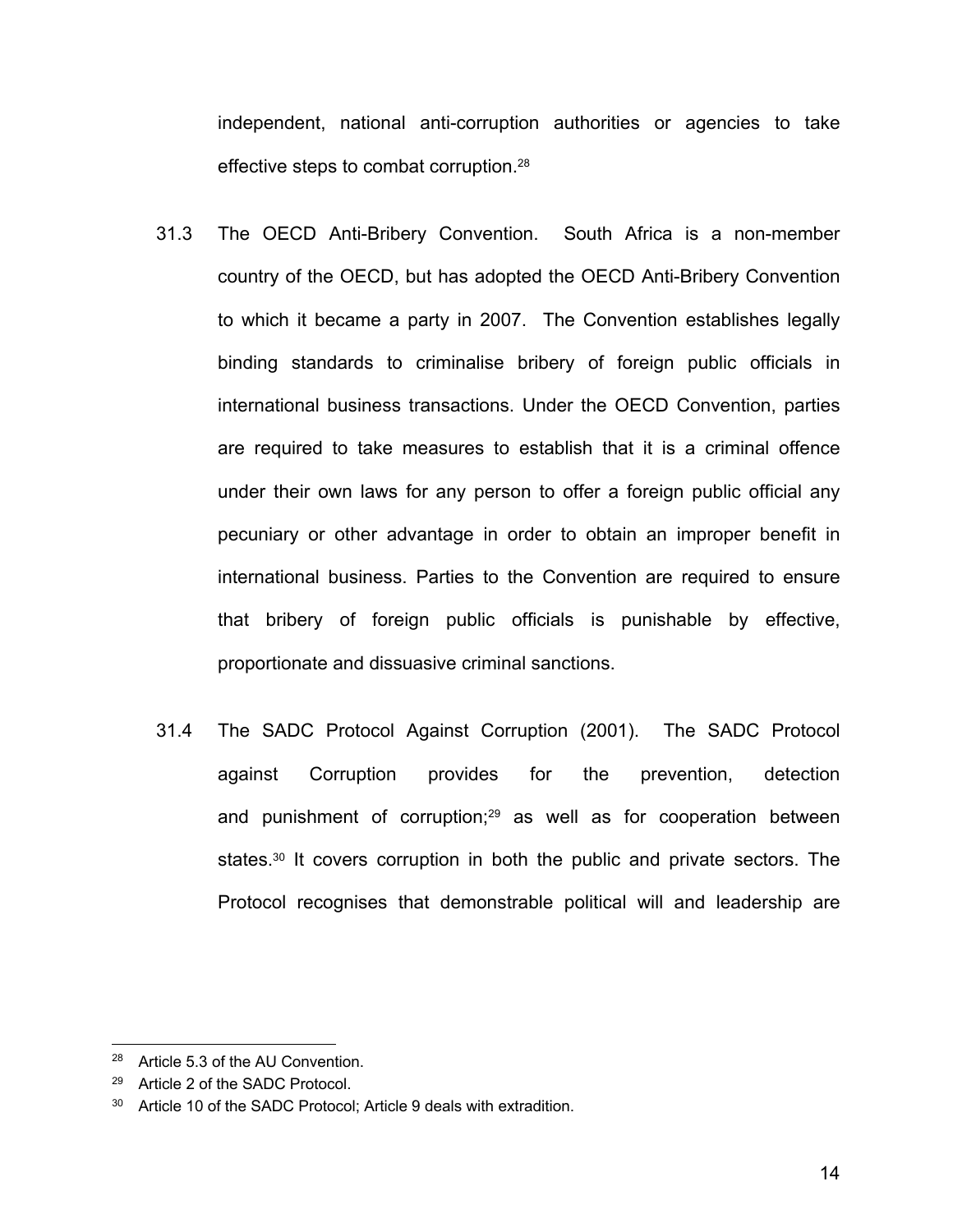essential in the fight against corruption. It affirms the need to garner public support for initiatives to combat corruption.<sup>31</sup>

- 32 Corruption is considered a transnational phenomenon requiring inter-state cooperation and effective eradication through concerted efforts of all actors in the community of nations and particularly those who have adopted (as South Africa has) the UN, AU, OECD and SADC conventions and protocols against corruption.
- 33 South Africa is thus part of a global effort to eradicate corruption and has bound itself internationally and domestically to taking effective steps to investigate and prosecute corruption wherever it occurs. The Constitutional Court in *Glenister II32* stated that South Africa's international obligations, and the provisions of the Constitution, give rise to clear constitutional obligations on the part of the state to create an independent corruption-busting agency to ensure that corruption is effectively and fully detected, investigated and prosecuted, and that those who are guilty of corruption do not slip through the law enforcement net. In the same way, the South African state and the Minister in this case is under a constitutional obligation to ensure that, in considering requests for extradition for crime of corruption, that he makes a decision that best ensures that corruption is effectively and fully investigated and prosecuted and that those responsible are brought to book. This is no less than what the Constitution requires of him.

<sup>&</sup>lt;sup>31</sup> Preamble to the SADC Protocol.

<sup>32</sup> Paras [179]-[195].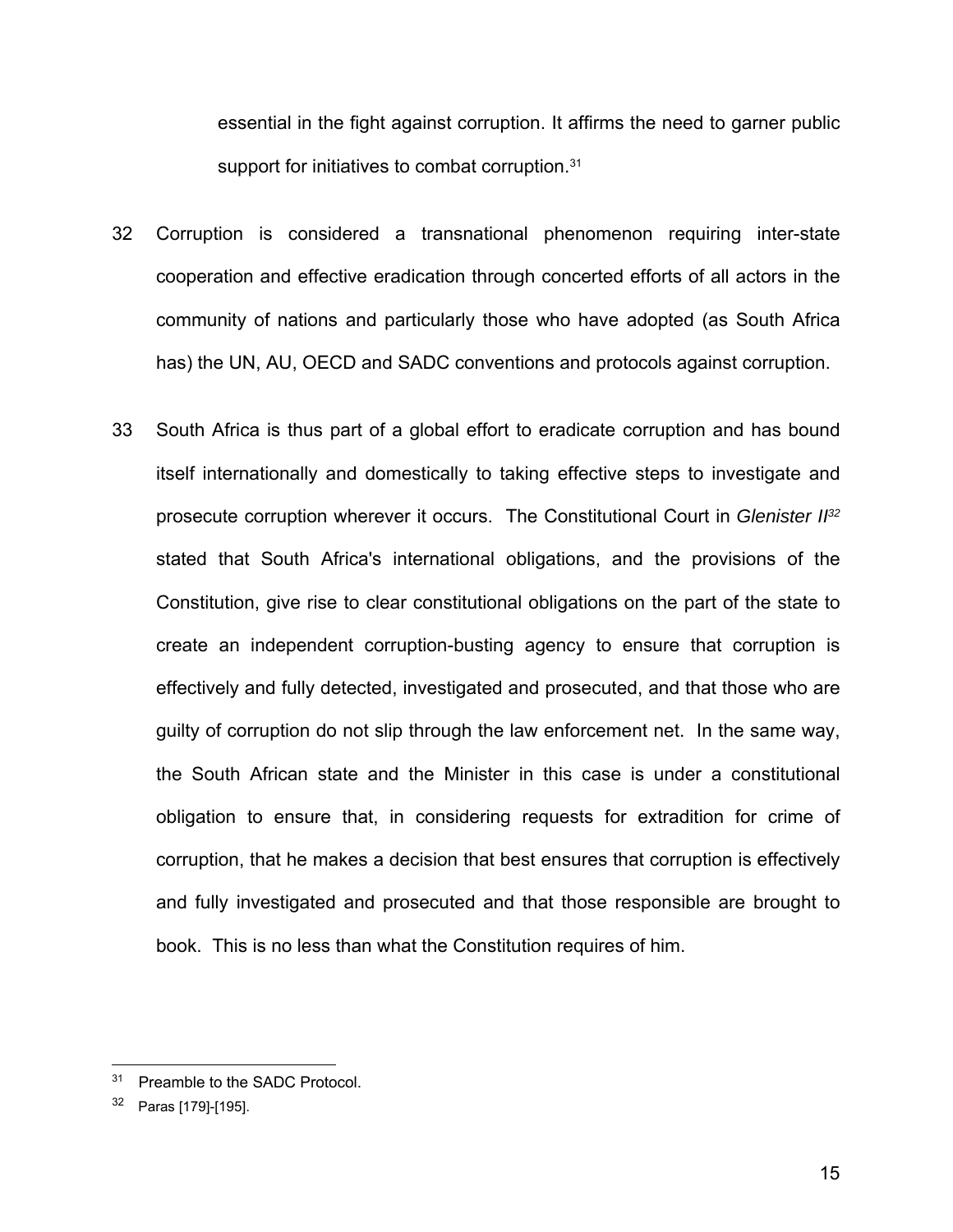- 34 The result is that it falls weightily upon a state, like South Africa, to ensure that its obligations to combat corruption are properly understood and effected extraterritorially.
- 35 In this context, there is an enhanced duty of the South African authorities to ensure that the scope for immunity is diminished and that no-one accused of serious acts of corruption falls between two stools from a jurisdictional perspective.
- 36 Of relevance in this regard is the SADC Protocol on Extradition ("the Protocol"). Article 4 (e) of the Protocol provides that extradition shall be refused

*"if the person whose extradition is requested has, under the law of either State Party, become immune from prosecution or punishment for any reason, including lapse of time or amnesty;"*

37 This Court's judgment in *Chang I* emphasised this obligation. The Full Court held previous Minister's decision was set aside precisely because Mr Chang enjoyed immunity in Mozambique. The Full Court explained the *ultra vires* and irrationality of the decision as follows:

*"As a starting point the former Minister did not have the power to extradite Mr Chang to Mozambique because this was prohibited by his immunity. Thus his decision was ultra vires. The Minister also did not take into account that Mr Chang had immunity because he did not know of it. It would furthermore be irrational for a person to be extradited so they could be prosecuted for their crimes if they were immune from*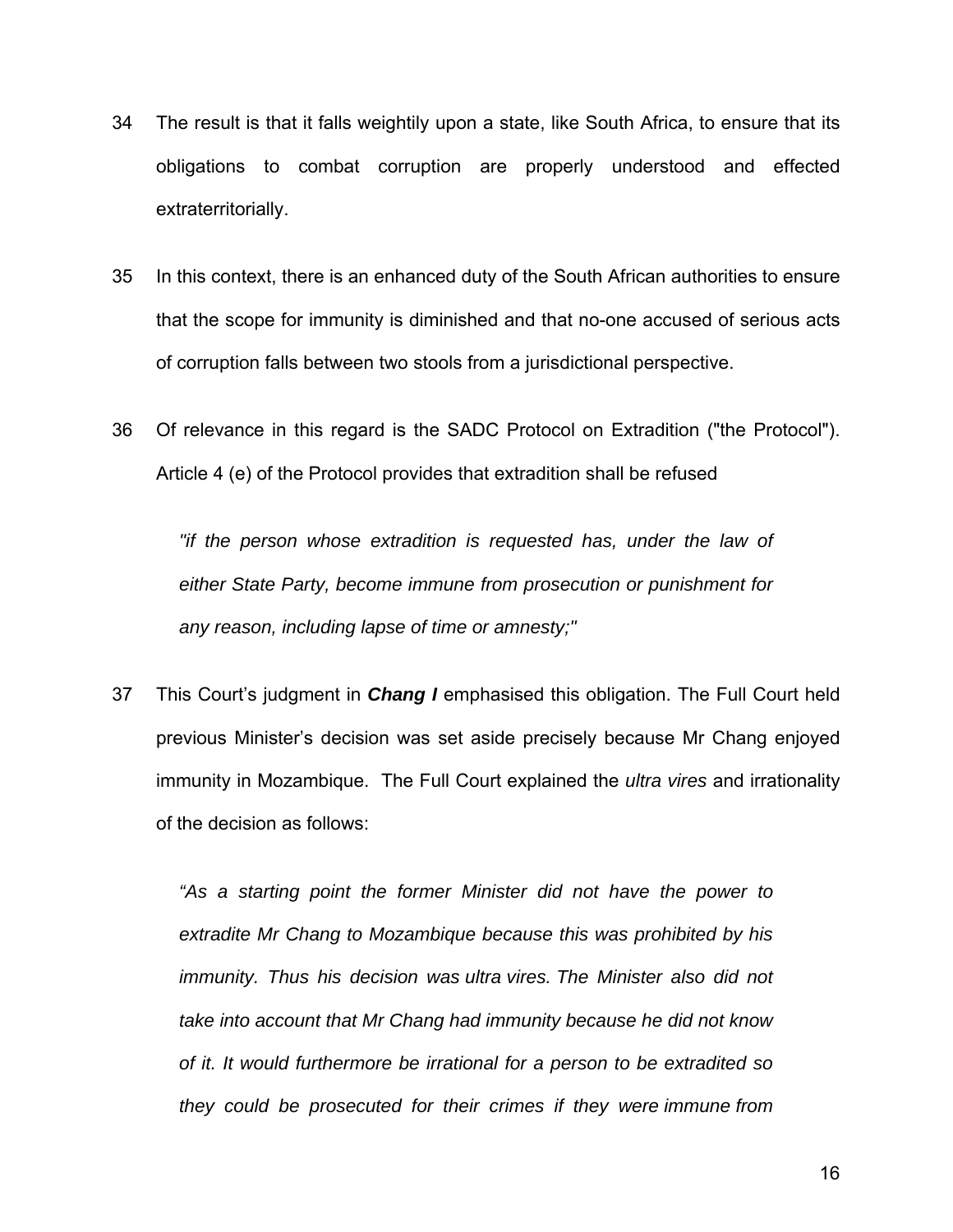*prosecution for such crimes. In reality, there was no choice to make between the USA and Mozambique. The Minister did not have the option to extradite Mr Chang to Mozambique. He was faced with only one valid request - that of the USA."* 

- 38 South Africa's obligations extend beyond its boundaries and must, in its international relations, ensure that it does not act contrary to its duties to ensure effective investigation and prosecution of corruption – including when making decisions to extradite those persons charged with corruption. The obligation on South Africa to ensure that persons charged with corruption do not escape prosecution is heightened.
- 39 As this Court held in *Chang I***:**

*"The underlying crimes of which Mr Chang is accused involve corruption. Corruption takes place with no regard to national boundaries. Thus the effective eradication of corruption requires concerted and coordinated efforts internationally. This need has brought about various international treaties against corruption of which South Africa is a signatory. South Africa is thus part of a global effort to eradicate corruption and has bound itself internationally and domestically to taking effective steps to investigate and prosecute corruption wherever it occurs. It acknowledges as part of this participation that corruption and organised crime undermines the rights enshrined in the Bill of Rights, endangers the stability and security of* 

17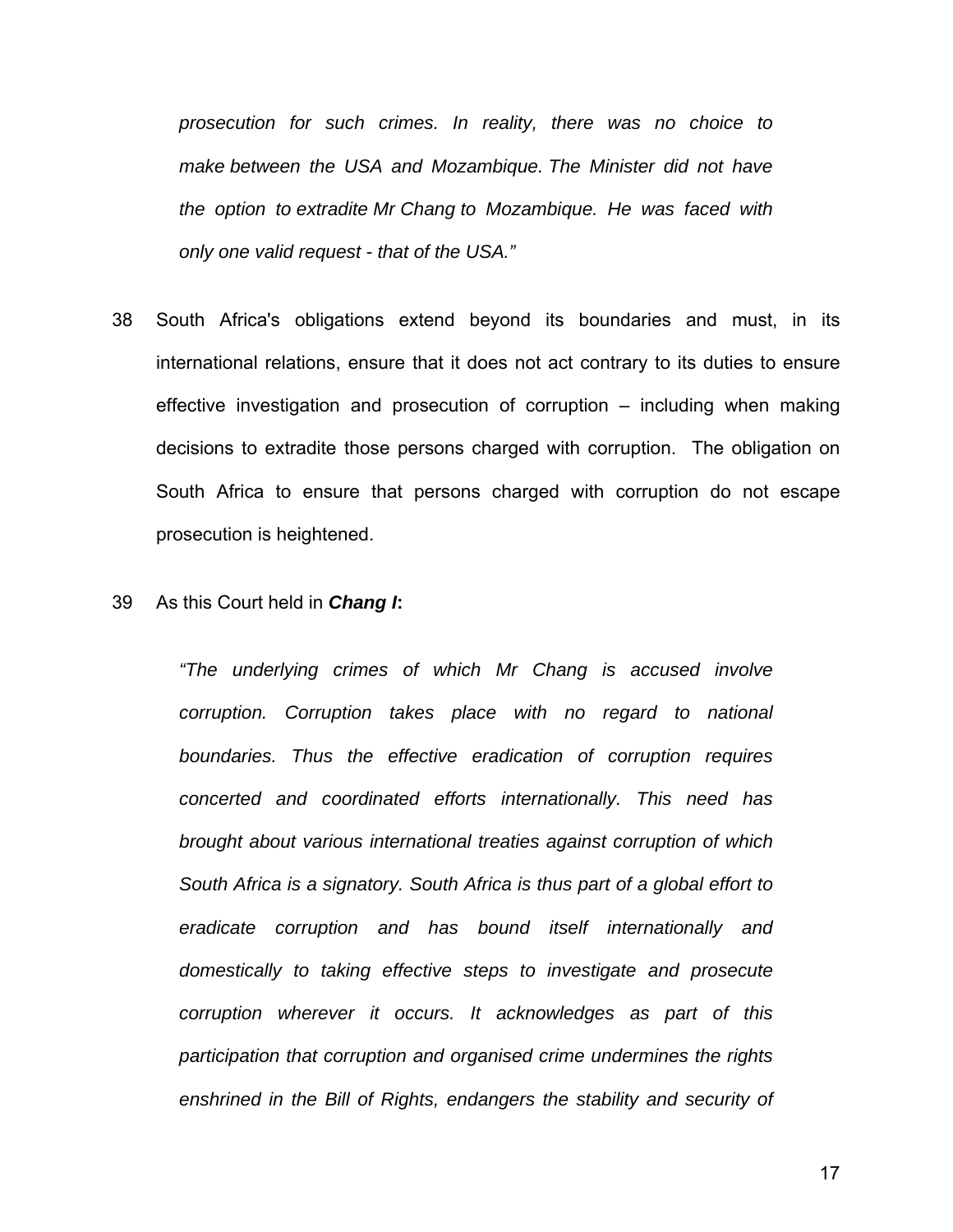*society and jeopardises sustainable development and the Rule of Law."33*

- 40 On application of the principles in *Glenister II*, *Law Society* and *Chang I* to the present facts:
	- 40.1 The Minister had a duty to honour its international obligations and act consistently with that commitment and that extends to ensuring effective investigation and prosecution of corruption as part of any decision to extradite;
	- 40.2 Ensuring South Africa acts in accordance with its international commitments is an essential tool in ascertaining whether South Africa's constitutional obligations have been discharged and fundamental rights upheld;
	- 40.3 Our court have held that ensuring effective investigation and prosecution of corruption is a constitutional duty;
	- 40.4 Any exercise of power such as a decision to extradite must promote and seek to fulfil, rather than undermine, these duties. This must include that when any decision to extradite on corruption charges is made.
- 41 The approach to assessing official conduct on the international plane in terms of the Constitution was succinctly summed up in the **SADC Tribunal** matter<sup>34</sup> as

<sup>33</sup> *Chang I* at para 77.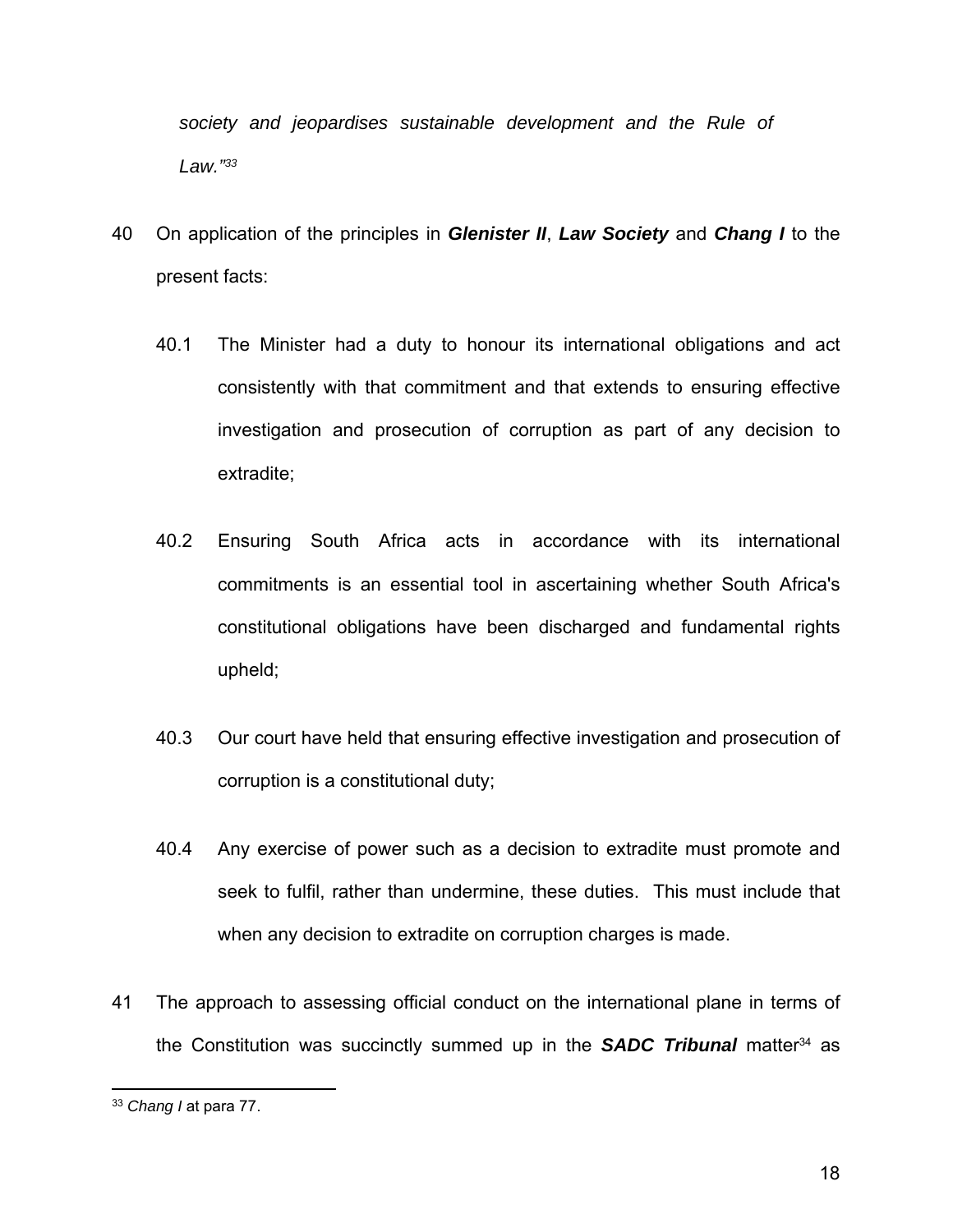follows: In interpreting the Bill of Rights, courts are required to consider international law<sup>35</sup> and our Constitution also insists that they not only give a reasonable interpretation to legislation but also that the interpretation accords with international law.36 Unless otherwise inconsistent with our Constitution, customary, international law is law in this country.37

- 42 The Court went on to state that implicit in this position is that consistency with our Constitution is a critical requirement for the acceptability and applicability of international law to our country. It is this framework that the Court found ineluctably ought to inform any approach to the assessment of official conduct in the international sphere. 38
- 43 Referring to *Government of the Republic of Zimbabwe v Fick* 2013 (5) SA 325 (CC) ("*Fick*") and *Glenister II* the Court was of the view that a proper determination of the Constitutionality of the President's conduct required that several principles be taken into account.
	- 43.1 *First*, the Bill of Rights is not only the cornerstone of our democracy, but also binds all arms of the State and applies to all law;

<sup>34</sup> *Law Society of South Africa and Others v President of the Republic of South Africa and Others* (CCT67/18) [2018] ZACC 51; 2019 (3) BCLR 329 (CC); 2019 (3) SA 30 (CC) (11 December 2018)

<sup>&</sup>lt;sup>35</sup> Section 39(1)(b) of the Constitution.

<sup>36</sup> Section 232 of the Constitution.

<sup>&</sup>lt;sup>37</sup> Section 232 of the Constitution.

Law Society para [5]; In addition, in *Glenister II* at para 97 the court in outlining these constitutional provisions, emphasised that our Constitution thus reveals a clear determination to ensure that the Constitution and South African law are interpreted to comply with international law.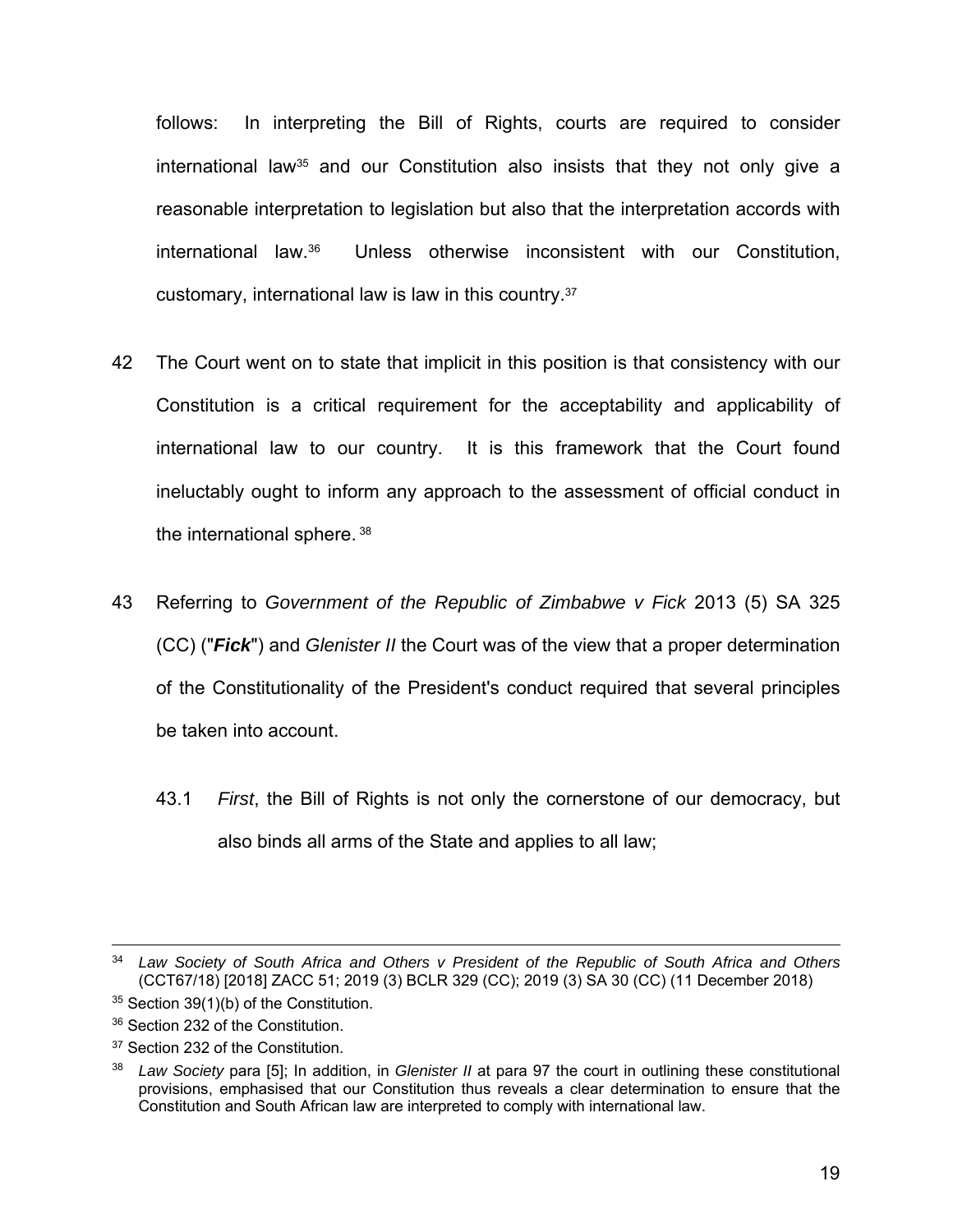- 43.2 *Second*, the State has a constitutional obligation to protect, respect, promote and fulfil the Bill of Rights;
- 43.3 *Third*, the State has a duty to honour its international obligations and act consistently with that commitment and that extends to not undermining or subverting the authority of the Tribunal;
- 43.4 *Fourth*, international law that is reconcilable with our Constitution is an essential tool in ascertaining whether our constitutional obligations have been discharged and fundamental rights upheld;
- 43.5 *Fifth*, the Court recognised access to the Tribunal as an important instrument for the reinforcement on the constitutional right to access to justice in South Africa;
- 43.6 *Sixth*, the exercise of power must promote and seek to fulfil, rather that undermine, the rights in the Bill of Rights.39
- 44 These principles are equally applicable to the Minister's conduct in this case due to the international nature of any decision to extradite. The Minister's conduct in the international sphere must thus be consistent with the Constitution.

<sup>39</sup> *Law Society* para [75]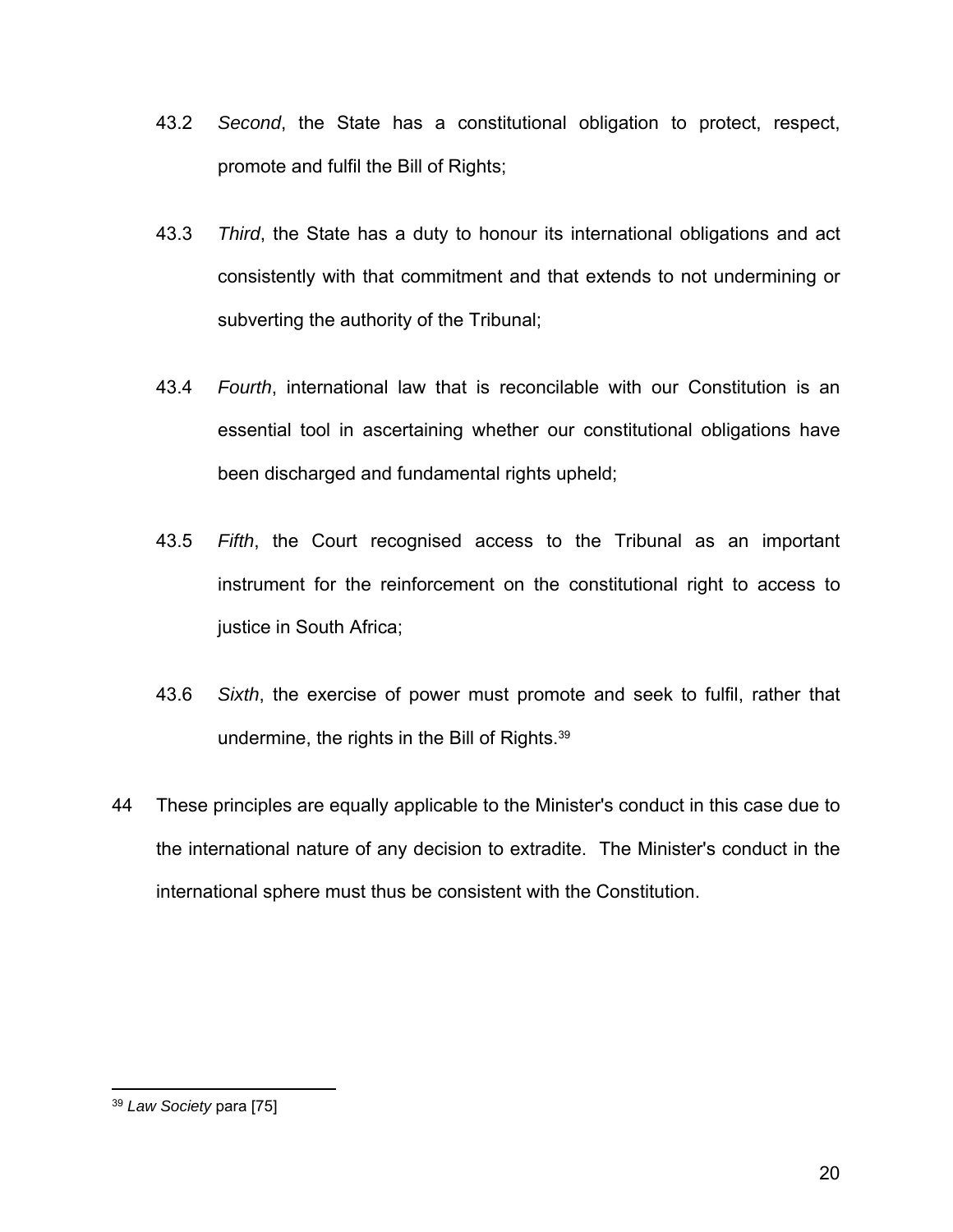# **C. DECISION FAILS TO ADVANCE THE RULE OF LAW: UNLAWFUL AND IRRATIONAL**

- 45 The Minister appears to have accepted that he was obliged it take into account international law in making the decision, $40$  and purports to have done so. The Minister's reasons for the decision also rely on the interests of the government of Mozambique in bringing to book Mr Chang and relies on Mozambique's commitment to corruption fighting. The Minister premises the decision on Mr Chane being prosecuted and facing justice.
- 46 However, simply stating that South Africa's international law obligations were considered, and that the end of rooting out corruption was sought to be achieved $41$ is unavailing when the effect of the decision is to undermine those obligations and to achieve a contrary purpose, and where the record reveals that the impugned decision will undermine these very requirements.
- 47 Put differently, the Minister was not required merely to state that regard had been had to South Africa's international law obligations but in making the decision, the Minister was also required to ensure that the state's obligations under the Constitution to ensure effective prosecution of crimes such as corruption were complied with.

<sup>40</sup> HSF's explanatory affidavit, paragraph 18.2, 06-252; Record of Decision, paras 3-4, 09-367.

<sup>41</sup> Record of Decision, paras 9-10, Caselines ref 09-373.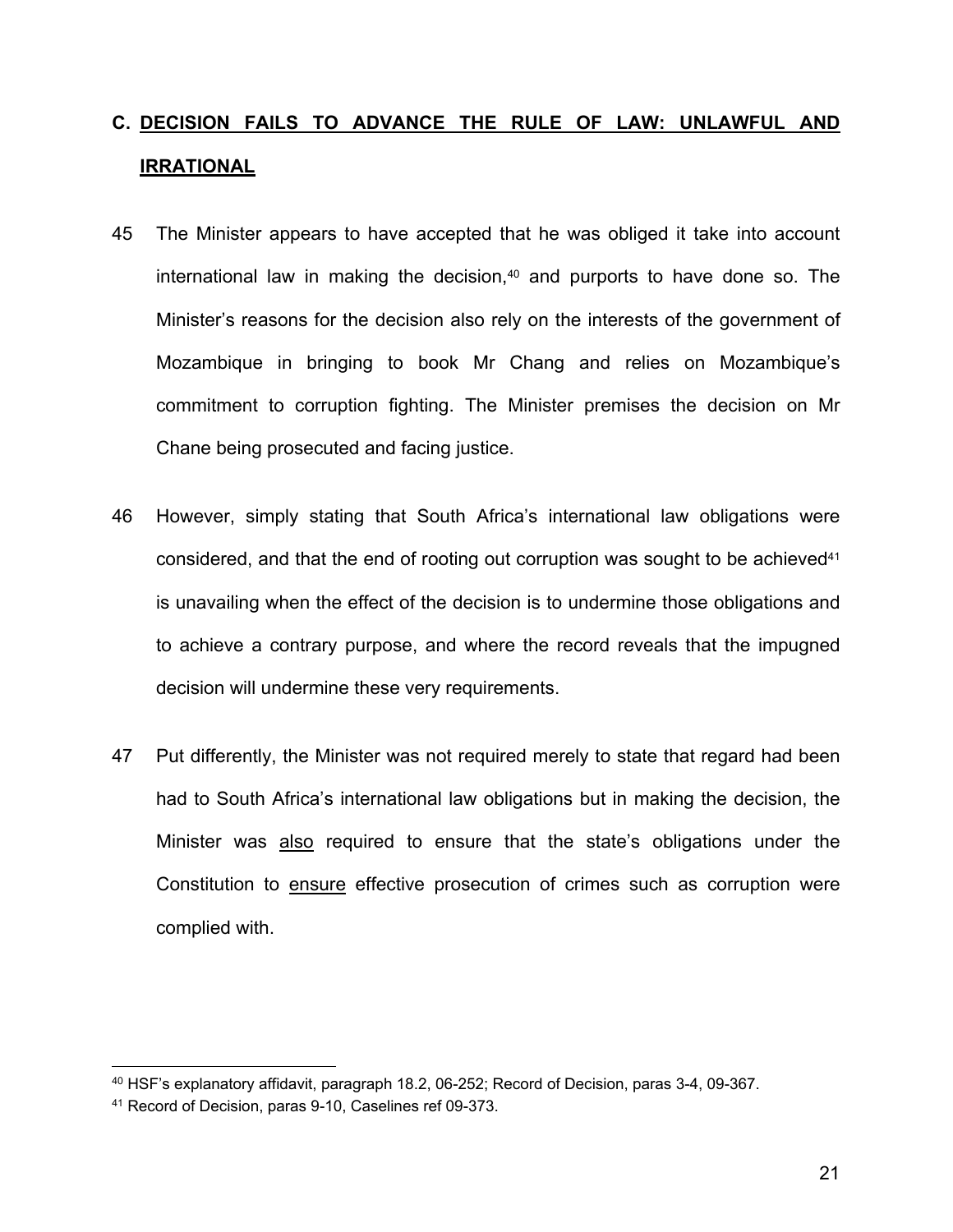#### *Stated objective not achieved*

- 48 A key consideration to whether the decision would achieve this purpose was whether Mr Chang would be prosecuted in Mozambique if he is extradited there. This is in turn dependent on whether Mr Chang would be immune from prosecution and whether or not Mr Chang would be subject to arrest in order to stand trial on being extradited to Mozambique.
- 49 The question of immunity, and whether there was a valid arrest warrant, and evidence that such warrant would be acted on to effect an arrest of Mr Chang on his arrival in Mozambique, is therefore critical.
- 50 In relation to immunity, the Memorandum of 27 July 2020 ("**July 2020 Memorandum**")<sup>42</sup> was firmly in favour of acceding to the US extradition request, over Mozambique's request, including on the basis of Mr Chang's immunity or potential immunity in Mozambique. This Memorandum was based on five legal opinions received by the Chief Directorate: International Legal Relations in the Department of Justice. These opinions have not been disclosed, but they are summarised in the Report. The consensus of the experts (including two South African counsel, and two Mozambiquan lawyers) is that Mr Chang still enjoys immunity in Mozambique. One of the opinions – received by South African

<sup>42</sup> July 2020 Memorandum, Caselines ref 06-206.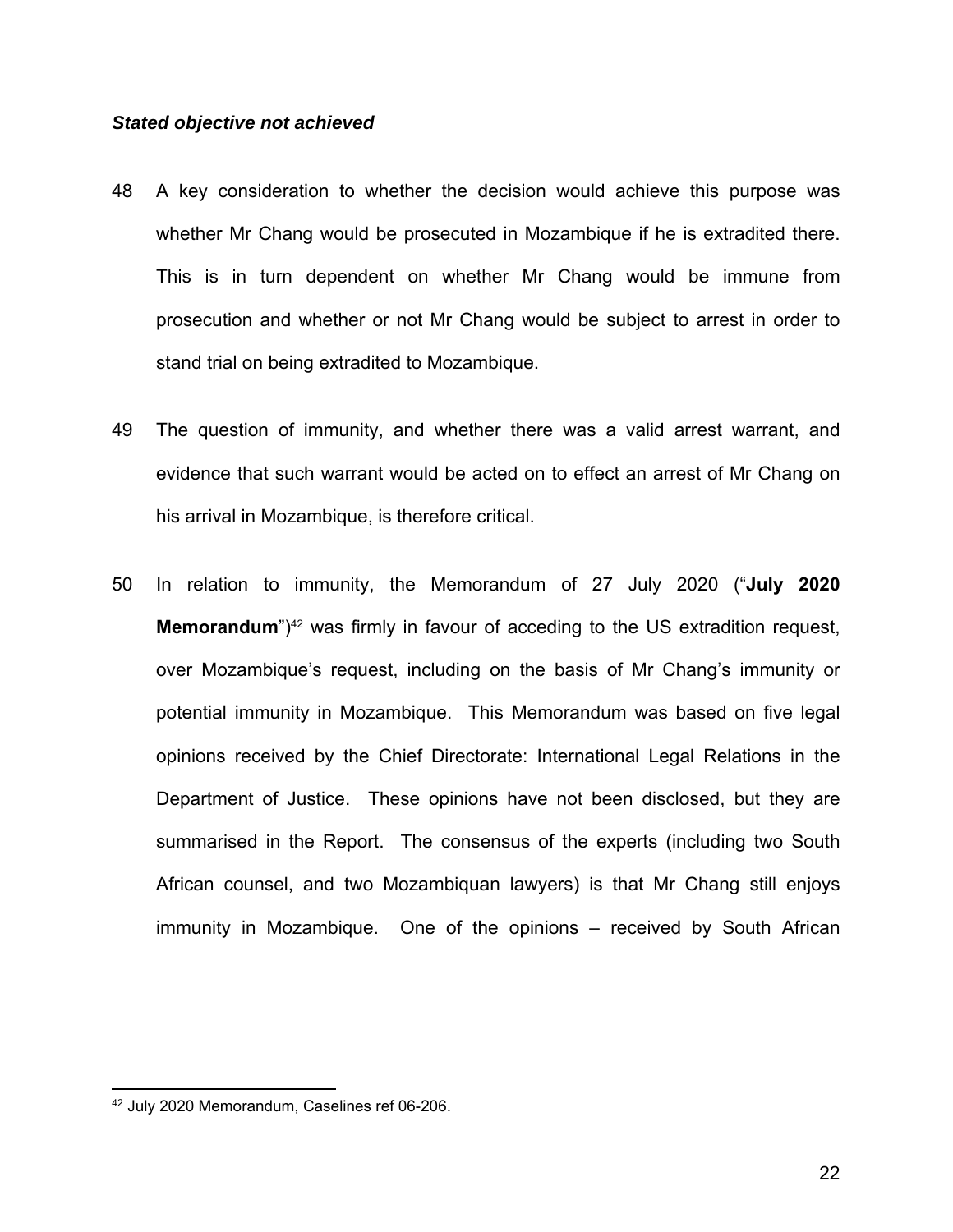counsel – warns that should the Minister grant the request of Mozambique "*it is likely that his decision will be subject to review*".43

- 51 On the basis of these five legal opinions, the July 2020 Memorandum concludes that in all likelihood has immunity in Mozambique from criminal prosecution, and recommends that Mr Chang is extradited to the US, and not to Mozambique.
- 52 This recommendation was in fact accepted and signed-off by both the Deputy Minister of Justice and Constitutional Development and the Minister on around 9 October 2020.44 The evidence before the Minister therefore indicated that the US request ought to be accepted and would more likely or certainly have achieved the stated purpose of the decision.
- 53 In the Minister's reasons of 30 August 2021, the Minister asserted that Mr Chang "*no longer has any immunity against prosecution (or arrest)*". But this is contradicted by the July 2020 Memorandum, supported by the five legal opinions. The reasons document of 30 August 2021 does not deal with the issue of immunity at a sufficient level to rebut the very real concerns around Mr Chang's immunity in Mozambique, or to explain what had changed between July 2020 and August 2021 which led the Minister to being satisfied on this score. There was, quite simply, insufficient evidence before the Minister in the record of decision on this issue for the Minister to be satisfied that the purpose of extradition – the prosecution of

<sup>43</sup> July 2020 Memorandum Caselines ref 06-229.

<sup>44</sup> July 2020 Memorandum, Caselines ref 06-240.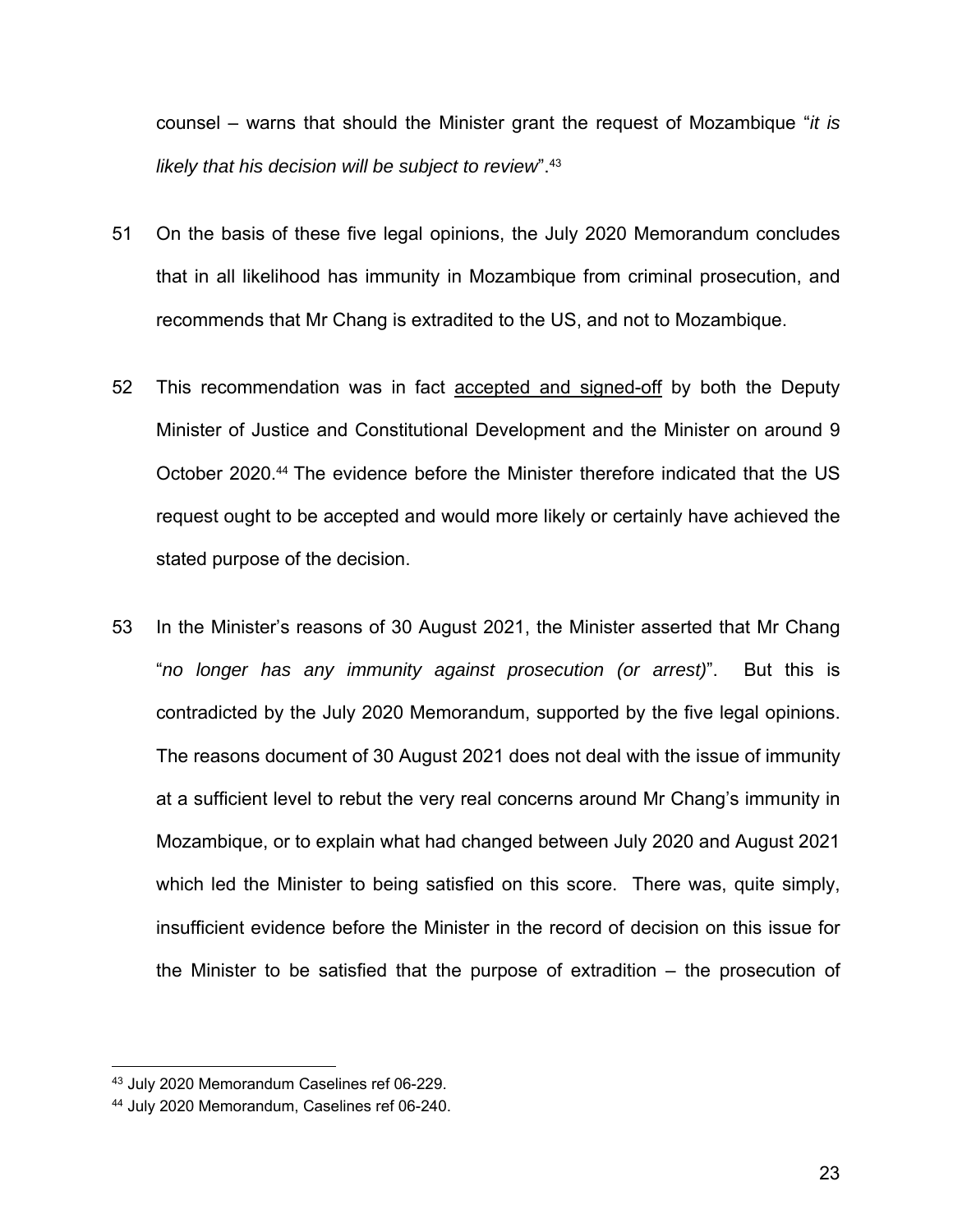guilty persons – would be achieved through the extradition of Mr Chang to Mozambique. This renders the decision irrational.

- 54 In relation to the consideration as to whether Mr Chang would be arrested in Mozambique, the record and reasons confirms that there was no such evidence and the Minister did not expressly consider the question of Mr Chang's arrest. There is no evidence that the Minister was satisfied Mr Chang would be arrested on his arrival in Mozambique. Indeed, before this Court, the Minister adopts the stance that it does not matter whether Mr Chang is arrested in Mozambique.45
- 55 The record confirms that there was every prospect of Mr Chang freely leaving Mozambique after extradition to Mozambique:
	- 55.1 Mr Chang's failed bail applications which regarded him as a flight risk;
	- 55.2 Mr Chang's interception and arrest in South Africa where he was bound for Dubai;
	- 55.3 There was, at the time that the Minister's decision was taken, no valid arrest warrant for Mr Chang's arrest in Mozambique.<sup>46</sup>

<sup>45</sup> Minister's Answering Affidavit in Part B, para 43; Caselines ref 06-93.

<sup>46</sup> The Minister and the Mozambique Government rely on the "*International Warrant of Arrest*" dated 19 January 2019, but the Prosecutor has indicated that the 19 January 2019 warrant is no longer valid for failure to comply with certain timelines under international law. In addition, the warrant was issued while Mr Chang was a Member of Parliament and it is not clear whether Parliamentary immunity attaches to Mr Chang invalidating the warrant. The "*new warrant*" dated 14 February 2020 which appears are Caselines, 06-147, was not before the Minister and could not have formed a basis for the Minister's decision.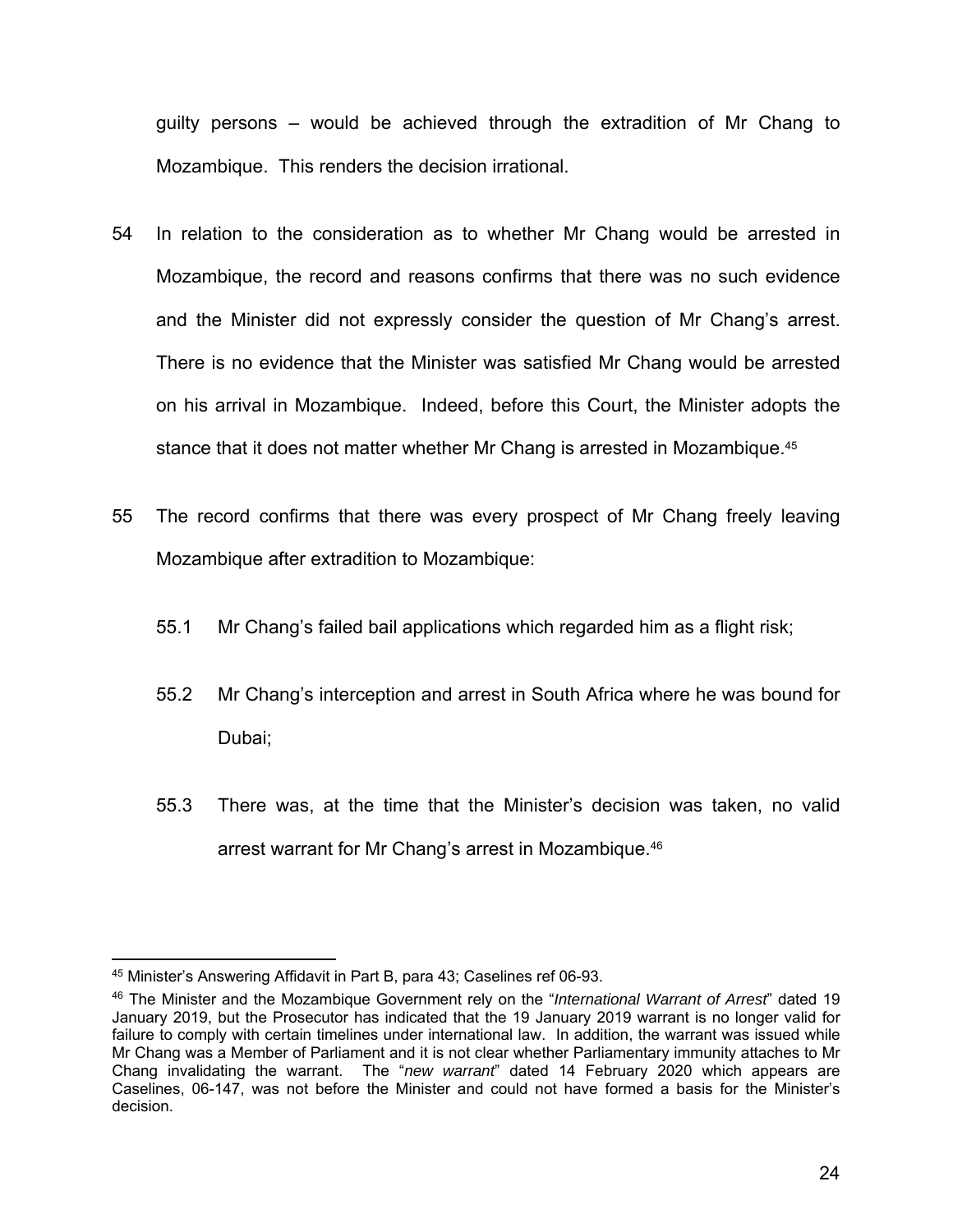- 56 The Minister's failure to take these facts in account because on his own evidence he did not consider it relevant – vitiates the impugned decision.
- 57 Finally, the reasons and record also confirm that the Minister did not consider the comparative position: i.e. whether South Africa's constitutional and international obligations would be better served by acceding to the US request, rather than the Mozambique request.
- 58 The decision therefore undermines the success of anti-corruption efforts in Southern Africa and would have an effect contrary to South Africa's constitutional and international law duties to fight corruption either for two reasons: firstly, the decision was unable to advance the objective of fighting corruption through ensuring Mr Chang stood to face a trial; and secondly, because there was another option which would better advance that option (extradition to United States).
- 59 This also renders the decision contrary to the stated reason for which the decision was taken. i.e. Chang's prosecution in Mozambique and therefore irrational. A rational decision at least requires that the decision is rationally related to the purpose for which the power was given and the decision was taken.<sup>47</sup>

### **D. THE** *EX POST FACTO* **REASONS FOR A DECISION**

60 The reasons for the decision appear from the "document titled "Reasons for decision – Requests for Extradition of Mr Manuel Chang by the United States of

<sup>47</sup> *Pharmaceutical Manufacturers* at para 85.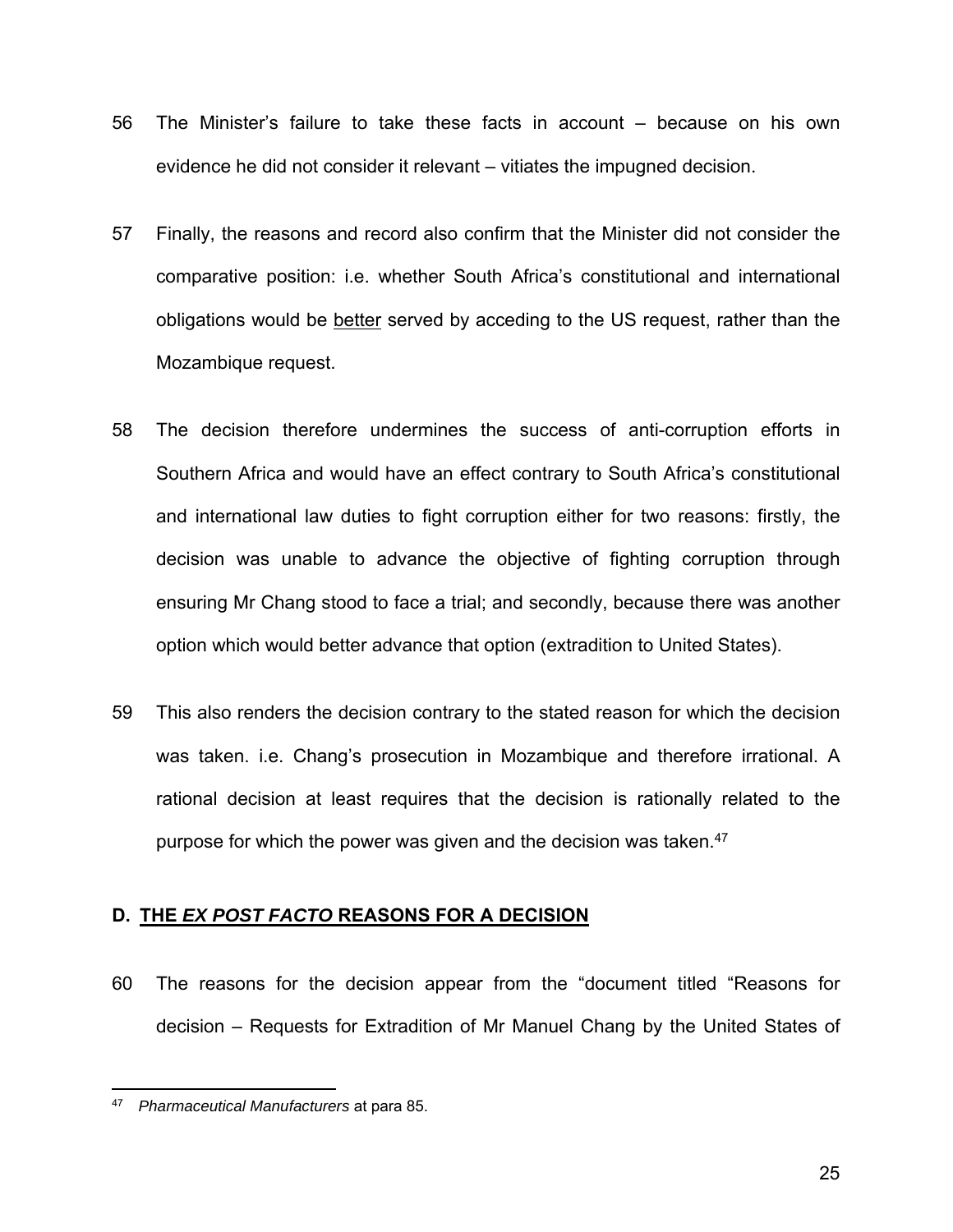America and the Republic of Mozambique", dated 31 August 2021, and delivered the day after the Record of Decision. 48

- 61 The reasons were prepared after the institution of the legal proceedings and after the compilation of the Record of Decision,<sup>49</sup> rather than contemporaneously. The reasons appear to be retrofitted to address the FMO's case in this application. As the Supreme Court of Appeal stated, it is against the contemporaneous reasons and the contemporaneous reasons "alone" that the legality of state conduct is to be tested.50
- 62 The neatly polished reasons are unsupported by documents to confirm that the wide-ranging considerations in truth featured in the mind of the Minister at all when he took the decision. This is impermissible<sup>51</sup> and subverts the reason for producing a Record of Decision and reasons.

<sup>48</sup> HSF's explanatory affidavit, paragraph 27, 06-255.

<sup>49</sup> HSF's explanatory affidavit, paragraph 28, 06-255.

<sup>50</sup> *Zuma v Democratic Alliance and Others; Acting National Director of Public Prosecutions and Another v Democratic Alliance and Another* (771/2016, 1170/2016) [2017] ZASCA 146; [2017] 4 All SA 726 (SCA); 2018 (1) SA 200 (SCA); 2018 (1) SACR 123 (SCA) (13 October 2017), para [24].

 $51$  It is trite that the decision-maker's decision must be gleaned from the decision itself and cannot ex post facto be motivated. See *National Lotteries Board and Others v South African Education and Environment Project* 2012 (4) SA 504 (SCA) at para 27; *National Energy Regulator of South Africa and Another v PG Group (Pty) Limited and Others* 2020 (1) SA 450 (CC) at para 39. See also *Mobile Telephone Networks (Pty) Ltd v Chairperson of the Independent Communications Authority of South Africa and Others, In Re: Vodacom (Pty) Ltd v Chairperson of the Independent Communications Authority of South Africa and Others* [2014] 3 All SA 171 (GJ) (31 March 2014).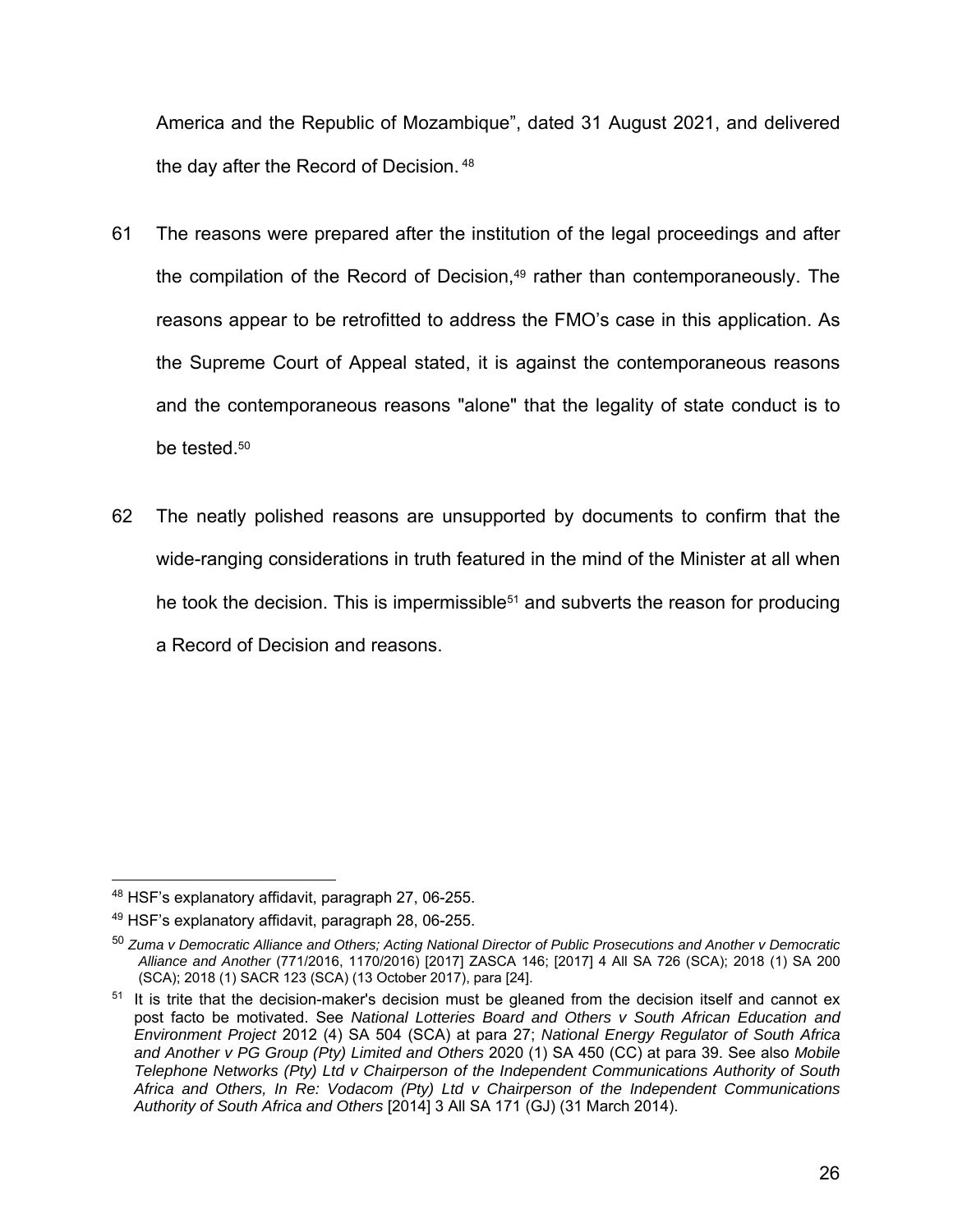### **E. REASONS IGNORE JULY MEMORANDUM**

- 63 There is a further problem with the Minister's stated reasons: they entirely ignore the July 2020 Memorandum and/or departed from the recommendation without any reason.<sup>52</sup>
- 64 The duty to explain the departure is amplified because the Minister had signed the recommendation already (and therefore ostensibly already accepted and approved it).
- 65 This is a further ground for unlawfulness of the decision.
	- 65.1 Either the Minister impermissibly ignored or overlooked or departed from the recommendation for no reason, itself renders the entire decision irrational:<sup>53</sup> or
	- 65.2 The Minister sought to reverse his earlier approval of the recommended decision, which also is unlawful.<sup>54</sup>

# **F. CONCLUSION**

66 The HSF submits that the Minister had obligations under the Constitution to ensure the effective arrest and prosecution of Mr Chang for corruption. The Minister was

<sup>52</sup> HSF's explanatory affidavit, paragraph 32, 06-256.

<sup>53</sup> *Zuma v Democratic Alliance and Others; Acting National Director of Public Prosecutions and Another v Democratic Alliance and Another* (2018 (1) SA 200 (SCA); 2018 (1) SACR 123 (SCA) (13 October 2017).

<sup>54</sup> *MEC for Health, Eastern Cape and Another v Kirland Investments (Pty) Ltd* 2014 (3) SA 481 (CC).